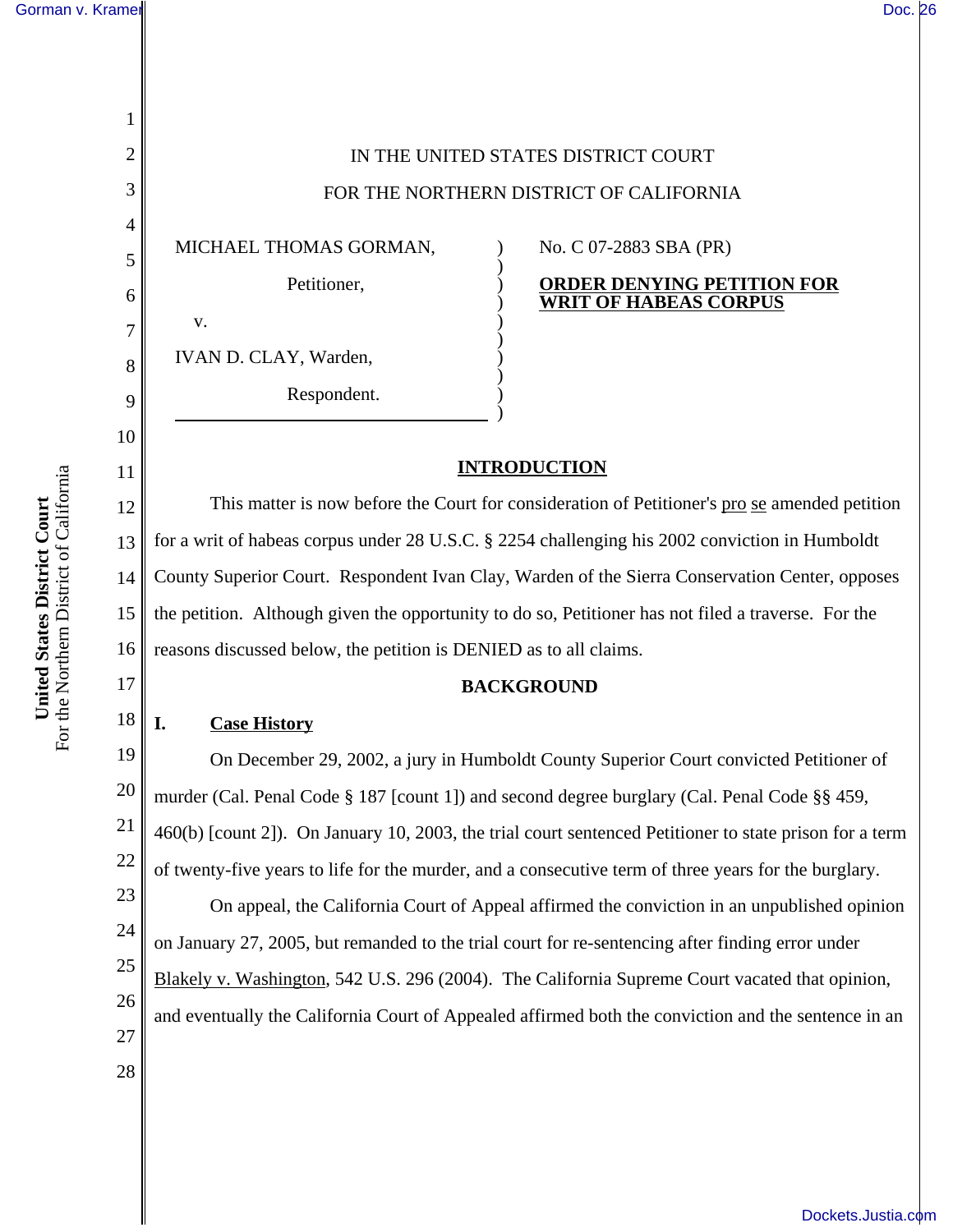| $\mathbf{1}$   | unpublished opinion on December 4, $20071$ . The California Supreme Court thereafter denied a                                                                                                                                                                                                                              |  |  |  |  |
|----------------|----------------------------------------------------------------------------------------------------------------------------------------------------------------------------------------------------------------------------------------------------------------------------------------------------------------------------|--|--|--|--|
| $\overline{2}$ | petition for review.                                                                                                                                                                                                                                                                                                       |  |  |  |  |
| 3              | The instant petition was filed on June 4, 2007, and was assigned to Judge Martin J. Jenkins.                                                                                                                                                                                                                               |  |  |  |  |
| $\overline{4}$ | On July 30, 2007, Judge Jenkins granted Petitioner's motion for a stay while Petitioner exhausted a                                                                                                                                                                                                                        |  |  |  |  |
| $\mathfrak{S}$ | fourth claim in the state courts. On March 20, 2008, Petitioner filed an amended petition and a                                                                                                                                                                                                                            |  |  |  |  |
| 6              | motion to reopen the case on the grounds that the claim had been exhausted. Judge Jenkins                                                                                                                                                                                                                                  |  |  |  |  |
| $\overline{7}$ | reopened the case and ordered Respondent to show cause on March 31, 2008. After the case was                                                                                                                                                                                                                               |  |  |  |  |
| 8              | reassigned to the undersigned, the Court issued a second order to show cause on November 3, 2008.                                                                                                                                                                                                                          |  |  |  |  |
| 9              | After receiving extensions of time, Respondent filed an answer and memorandum of points and                                                                                                                                                                                                                                |  |  |  |  |
| 10             | authorities on June 1, 2009, and lodged a number of exhibits. Petitioner did not file a traverse.                                                                                                                                                                                                                          |  |  |  |  |
| 11             | П.<br><b>Statement of Facts</b>                                                                                                                                                                                                                                                                                            |  |  |  |  |
| 12             | The following facts are taken from the opinion of the California Court of Appeal.                                                                                                                                                                                                                                          |  |  |  |  |
| 13             | On April 2, 2001, <sup>2</sup> defendant and his friend Rachael Lane paid a visit to a man                                                                                                                                                                                                                                 |  |  |  |  |
| 14             | they knew named Shawn Harrison who occasionally sold methamphetamine.<br>Troy Russell, Harrison's former brother-n-law, was also visiting Harrison at                                                                                                                                                                      |  |  |  |  |
| 15             | the time. Harrison told his visitors that, earlier that day, he had sold some<br>methamphetamine to a man (later identified as Bruce James) who was staying                                                                                                                                                                |  |  |  |  |
| 16             | at a nearby motel; he added that the man appeared to have a lot of cash and<br>was interested in obtaining the services of a prostitute. Russell and Harrison                                                                                                                                                              |  |  |  |  |
| 17             | had committed robberies together before, and the group discussed the idea of<br>taking James's money from him. Russell was not interested in the idea, but                                                                                                                                                                 |  |  |  |  |
| 18             | defendant asked Harrison for James's room number at the motel. According<br>to Rachael Lane, the discussion about "ripping [James] off" was just a joke,                                                                                                                                                                   |  |  |  |  |
| 19             | and was not serious. Russell testified that he never heard defendant use the<br>word "rob."                                                                                                                                                                                                                                |  |  |  |  |
| 20             |                                                                                                                                                                                                                                                                                                                            |  |  |  |  |
| 21             | Later that evening, around 7:00 or 8:00 p.m., defendant and Rachael Lane<br>went to the apartment of Amber Ladue, where they encountered Rachael                                                                                                                                                                           |  |  |  |  |
| 22             | Lane's brother, Michael Lane, <sup>3</sup> and his girlfriend, Florence Laurel Anderson,                                                                                                                                                                                                                                   |  |  |  |  |
| 23             |                                                                                                                                                                                                                                                                                                                            |  |  |  |  |
| 24             | <sup>1</sup> In the interim, the California Court of Appeal issued two opinions affirming the conviction<br>and sentence pursuant to the California Supreme Court's decision in People v. Black, 35 Cal. 4th 1238                                                                                                          |  |  |  |  |
| 25             | (2005). The United States Supreme Court reversed the decision in Black, and thus the California Court<br>of Appeal vacated each of these two opinions, before issuing its final affirmance on December 4, 2007.                                                                                                            |  |  |  |  |
| 26             |                                                                                                                                                                                                                                                                                                                            |  |  |  |  |
| 27             | <sup>2</sup> All further references to dates are to the year 2001 unless otherwise specified.                                                                                                                                                                                                                              |  |  |  |  |
| 28             | <sup>3</sup> Michael Lane was also a friend of defendant's and was the actual perpetrator of the murder of<br>which both he and defendant were convicted. He was also a principal witness for the prosecution at<br>defendant's trial. For simplicity and clarity, we refer to Michael Lane as Lane and to Rachael Lane by |  |  |  |  |
|                | 2                                                                                                                                                                                                                                                                                                                          |  |  |  |  |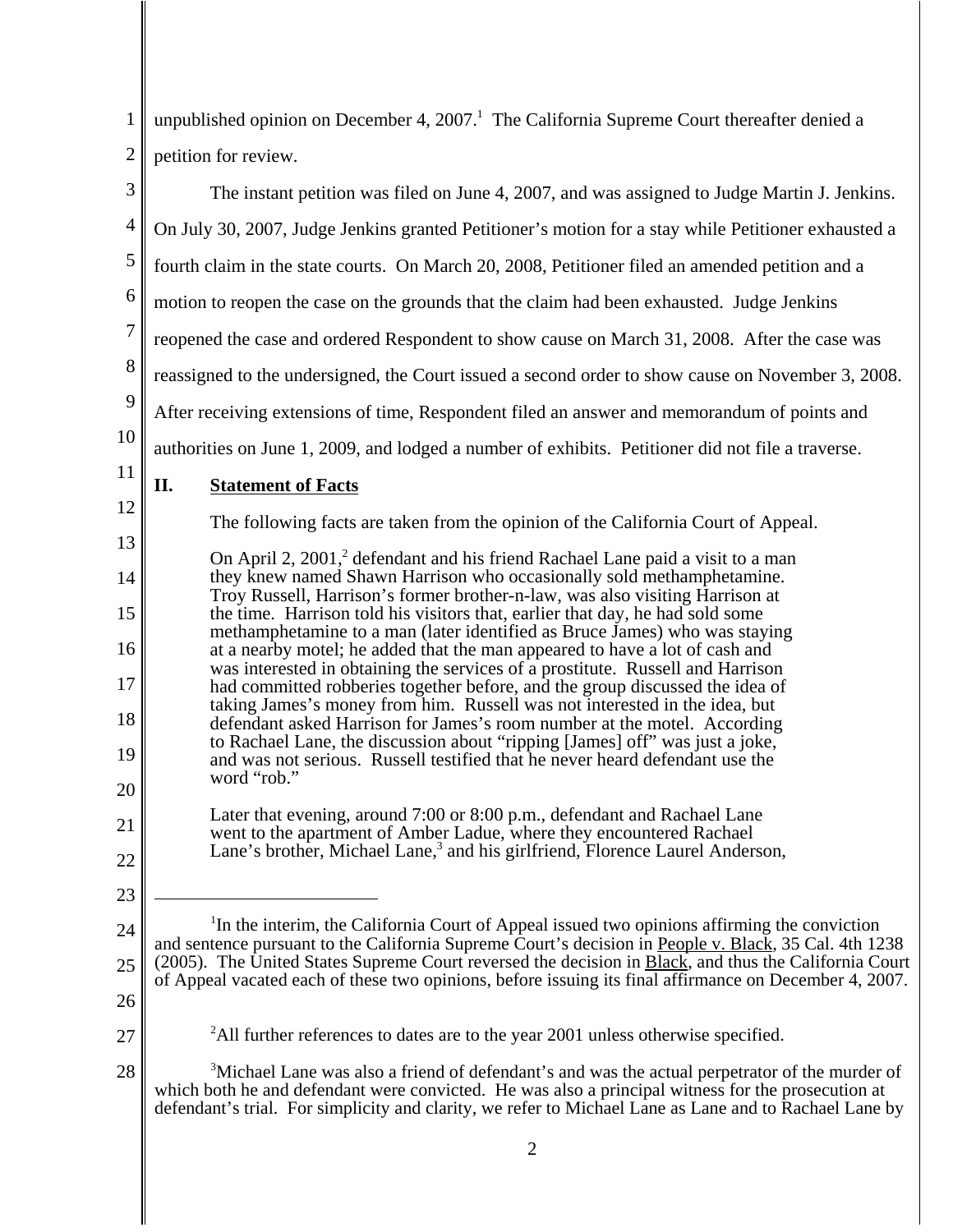| $\mathbf{1}$ | who was a friend of Ladue's. Ladue lived not far from the motel where James<br>was staying. Lane and Anderson were staying with their friend Gordon                                                                   |  |  |  |  |  |
|--------------|-----------------------------------------------------------------------------------------------------------------------------------------------------------------------------------------------------------------------|--|--|--|--|--|
| 2            | Combs in another apartment in the same building, and sometimes borrowed<br>Ladue's apartment so they could have some privacy. Lane and Anderson                                                                       |  |  |  |  |  |
| 3            | asked defendant and Rachael Lane if they had any drugs, <sup>4</sup> and defendant<br>responded by suggesting that they could obtain cash from James, either by                                                       |  |  |  |  |  |
| 4            | fraudulently proposing to get drugs for him and keeping the money, or by<br>offering him Anderson's services as a prostitute.                                                                                         |  |  |  |  |  |
| 5            | Lane did not want to feign a drug deal with James. Anderson was willing to                                                                                                                                            |  |  |  |  |  |
| 6            | act (or at least pose) <sup>5</sup> as a prostitute to get James's money, but Lane did not<br>want her to do so. Nonetheless, Anderson and Lane agreed with defendant                                                 |  |  |  |  |  |
| 7            | that the three of them would go to the motel, that Anderson would offer James<br>her services as a prostitute, and that defendant would receive a share of                                                            |  |  |  |  |  |
| 8            | whatever money Anderson and Lane could obtain from James, or of the drugs<br>they would buy with it. Lane denied that they discussed robbing James.                                                                   |  |  |  |  |  |
| 9            | Before going to the motel, either Lane or Anderson asked Ladue for a knife                                                                                                                                            |  |  |  |  |  |
| 10           | with which to protect themselves, and told Ladue that defendant was "sending<br>them [Anderson and Lane] on a mission." Defendant was there when they did                                                             |  |  |  |  |  |
| 11<br>12     | so, but did not say anything. Ladue gave Lane a knife, and then went to<br>sleep. $6$                                                                                                                                 |  |  |  |  |  |
| 13           | Lane, Anderson, and defendant then walked together to the motel where                                                                                                                                                 |  |  |  |  |  |
| 14           |                                                                                                                                                                                                                       |  |  |  |  |  |
| 15           | her full name.                                                                                                                                                                                                        |  |  |  |  |  |
| 16           | <sup>4</sup> Defendant, Rachael Lane, Russell, Lane, Anderson, Ladue and Combs were all<br>methamphetamine users at the time of these events.                                                                         |  |  |  |  |  |
| 17           | <sup>5</sup> There was a conflict in the evidence as to whether Anderson had previously worked as a<br>prostitute, and as to whether the plan was that she would really offer her services as such to James, or       |  |  |  |  |  |
| 18           | merely pretend to be willing to do so. Lane testified at trial that Anderson fairly frequently sold her<br>services for drugs or for money to buy drugs, and that he had accompanied her, for her protection, on a    |  |  |  |  |  |
| 19           | few prior occasions when she had conducted such a transaction with a stranger. He had told the police<br>at one point during their investigation that Anderson never worked as a prostitute while she was             |  |  |  |  |  |
| 20           | involved with him, but he testified at trial that this statement was true only in the sense that Anderson<br>prostituted herself solely to obtain drugs (or money for drugs), and not as a regular occupation. In any |  |  |  |  |  |
| 21           | event, there is substantial evidence in the record that Lane and Anderson gained entry to James's motel<br>room by suggesting to him – whether truthfully or not – that Anderson was available as a prostitute.       |  |  |  |  |  |
| 22<br>23     | Defendant does not argue otherwise on his appeal.                                                                                                                                                                     |  |  |  |  |  |
| 24           | <sup>6</sup> There was a conflict in the testimony regarding whether Ladue was in her apartment when<br>defendant, Lane, and Anderson discussed their plan. Lane testified that she arrived just as they were         |  |  |  |  |  |
| 25           | leaving. Ladue testified that she was in the apartment asleep, and they woke her up to ask for the<br>knife.                                                                                                          |  |  |  |  |  |
| 26           | Ladue was, generally speaking, a problematic witness. She suffered from a number of mental<br>disorders, for which she was taking numerous medications at the time she testified against defendant.                   |  |  |  |  |  |
| 27           | She acknowledged that her recollection of the relevant events was hazy, and that she was "having"<br>problems keeping things straight" in her testimony. For example, although she testified at defendant's           |  |  |  |  |  |
| 28           | trial that she gave the knife to Lane, she admitted that when she testified at Lane and Anderson's trial,<br>she had not remembered whether she gave it to Lane or Anderson. Ladue was originally charged as an       |  |  |  |  |  |
|              | accessory after the fact in connection with James's murder, but agreed to testify against Lane,<br>Anderson, and defendant in exchange for immunity.                                                                  |  |  |  |  |  |
|              | 3                                                                                                                                                                                                                     |  |  |  |  |  |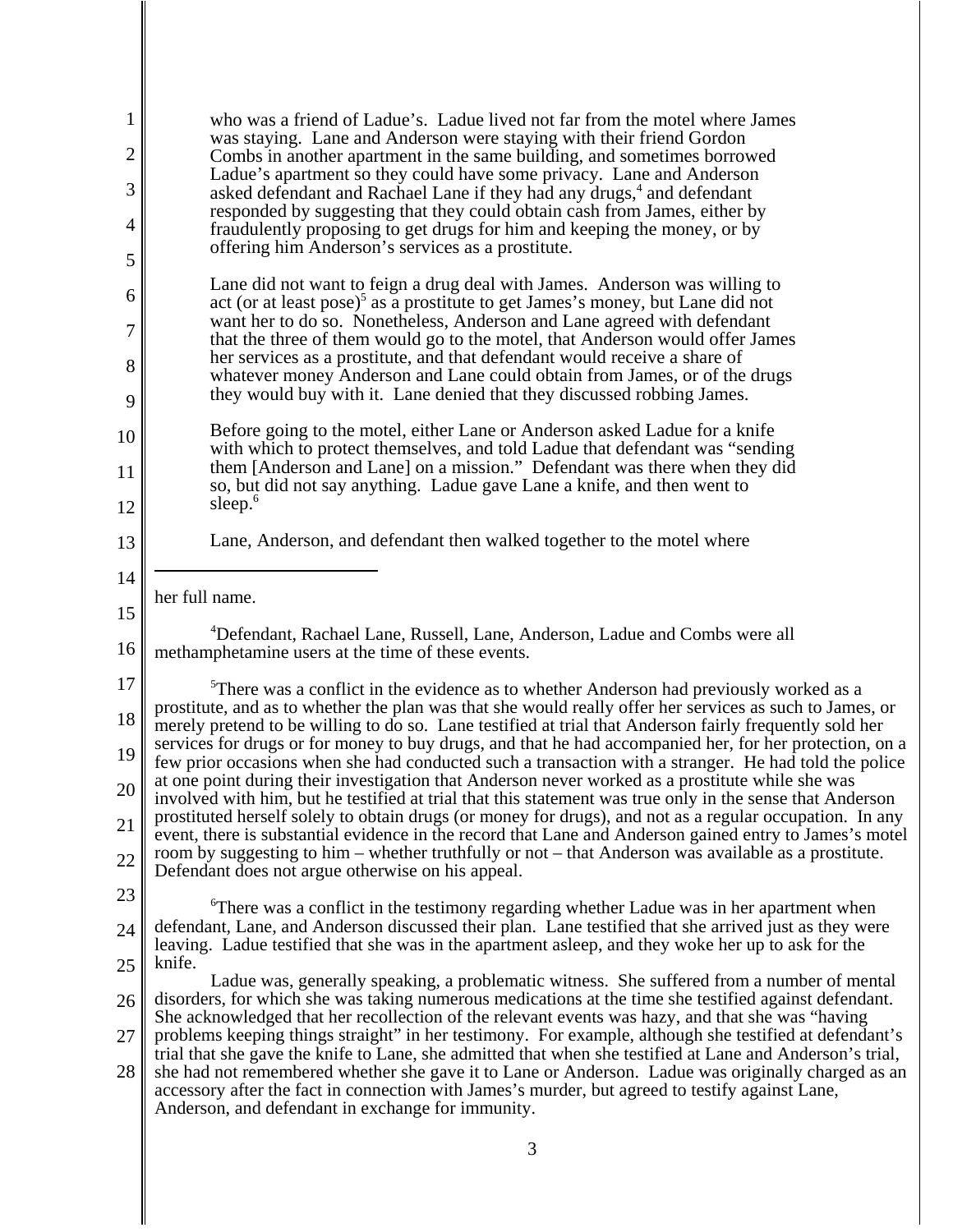| 1<br>2<br>3 | James was staying. Lane and Anderson knocked on the door of James's<br>room, telling him that "Shawn sent me," while defendant (as he had told Lane<br>he planned to do) entered the room next door to James's in order to visit his<br>friend Kelly Eyerley. It is undisputed that defendant was not in James's room<br>during the ensuing events, and was not present when Lane killed James.                                                                                                      |
|-------------|------------------------------------------------------------------------------------------------------------------------------------------------------------------------------------------------------------------------------------------------------------------------------------------------------------------------------------------------------------------------------------------------------------------------------------------------------------------------------------------------------|
| 4           | Lane testified as follows regarding the ensuing events. James appeared to be                                                                                                                                                                                                                                                                                                                                                                                                                         |
| 5           | drunk when he came to the door to let him and Anderson into the room. <sup>7</sup> Lane<br>and Anderson were surprised and upset to learn that James was Black, a piece                                                                                                                                                                                                                                                                                                                              |
| 6           | of information that Harrison hd not shared with defendant. Lane did not like<br>or trust Black people, because his grandmother had been raped by a couple of                                                                                                                                                                                                                                                                                                                                         |
| 7           | Black men when she was young. Nonetheless, Anderson proceeded to offer<br>James her sexual services for money. James accepted, but was unwilling to                                                                                                                                                                                                                                                                                                                                                  |
| 8           | allow Lane to remain in the room to protect Anderson during the activity, so<br>Lane went into the bathroom in order to remain nearby. Shortly thereafter,                                                                                                                                                                                                                                                                                                                                           |
| 9           | Lane heard Anderson scream, and emerged from the bathroom to see James<br>beating her. Lane then "freaked out," and stabbed James at least five times,                                                                                                                                                                                                                                                                                                                                               |
| 10          | killing him. Lane and Anderson then left the motel without taking the only                                                                                                                                                                                                                                                                                                                                                                                                                           |
| 11          | money they saw in James's room, which amounted to only \$20. Anderson<br>took James's cigarettes and lighter.                                                                                                                                                                                                                                                                                                                                                                                        |
| 12          | According to Ladue, defendant returned to Ladue's apartment alone, some 20                                                                                                                                                                                                                                                                                                                                                                                                                           |
| 13          | minutes after he had left for the motel. <sup>8</sup> Ladue testified that defendant told her<br>he was worried that something had gone wrong, because Lane and Anderson                                                                                                                                                                                                                                                                                                                             |
| 14          | had not yet returned. Shortly thereafter, Lane and Anderson arrived,<br>awakening Rachael Lane, who had been asleep on Ladue's couch. Both Lane                                                                                                                                                                                                                                                                                                                                                      |
| 15          | and Anderson were very upset, and Anderson was crying. Lane had a large<br>knife, which he hid under a sofa cushion. He told defendant that he had killed                                                                                                                                                                                                                                                                                                                                            |
| 16          | James. Defendant appeared to be shocked upon hearing this, but he<br>nonetheless asked where James's money was; Lane replied that he did not                                                                                                                                                                                                                                                                                                                                                         |
| 17          | know.                                                                                                                                                                                                                                                                                                                                                                                                                                                                                                |
| 18          | Upon hearing that James had been killed, defendant called Harrison, at Lane's                                                                                                                                                                                                                                                                                                                                                                                                                        |
| 19          | request, and asked him to come and see him. Defendant and Lane had an<br>argument about whether they should return to the motel room. Rachael Lane                                                                                                                                                                                                                                                                                                                                                   |
|             | testified that it might have been defendant who wanted to do so, but she was<br>not sure. According to Lane, however, he was the one who persuaded                                                                                                                                                                                                                                                                                                                                                   |
| 20          | defendant to go back. <sup>9</sup> Lane and Anderson were angry because they believed<br>that defendant had set them up by telling them incorrectly that James had a lot                                                                                                                                                                                                                                                                                                                             |
| 21          | of money, and by not telling them that he was Black.                                                                                                                                                                                                                                                                                                                                                                                                                                                 |
| 22          |                                                                                                                                                                                                                                                                                                                                                                                                                                                                                                      |
| 23          | This testimony was corroborated by a forensic analysis showing that James had a blood-                                                                                                                                                                                                                                                                                                                                                                                                               |
| 24          | alcohol level of .26 percent when he died.                                                                                                                                                                                                                                                                                                                                                                                                                                                           |
| 25          | <sup>8</sup> Lane also testified that he and Anderson returned to Ladue's separately from defendant.<br>Rachael Lane testified that defendant, Lane and Anderson all returned to Ladue's apartment together,                                                                                                                                                                                                                                                                                         |
| 26          | but she also testified (as did Lane) that she had fallen asleep, and awoke when they arrived.                                                                                                                                                                                                                                                                                                                                                                                                        |
| 27<br>28    | <sup>9</sup> Lane told the police shortly after James's death that it was defendant who had insisted they<br>return to the motel, claiming James had \$500 or \$600 in his possession. In his trial testimony,<br>however, Lane contended that he had been lying when he said this, in an effort to blame someone else<br>for James's death. As discussed <i>post</i> , defendant told the police he had gone back to the motel at<br>Lane's insistence because he was afraid of Lane at that point. |
|             |                                                                                                                                                                                                                                                                                                                                                                                                                                                                                                      |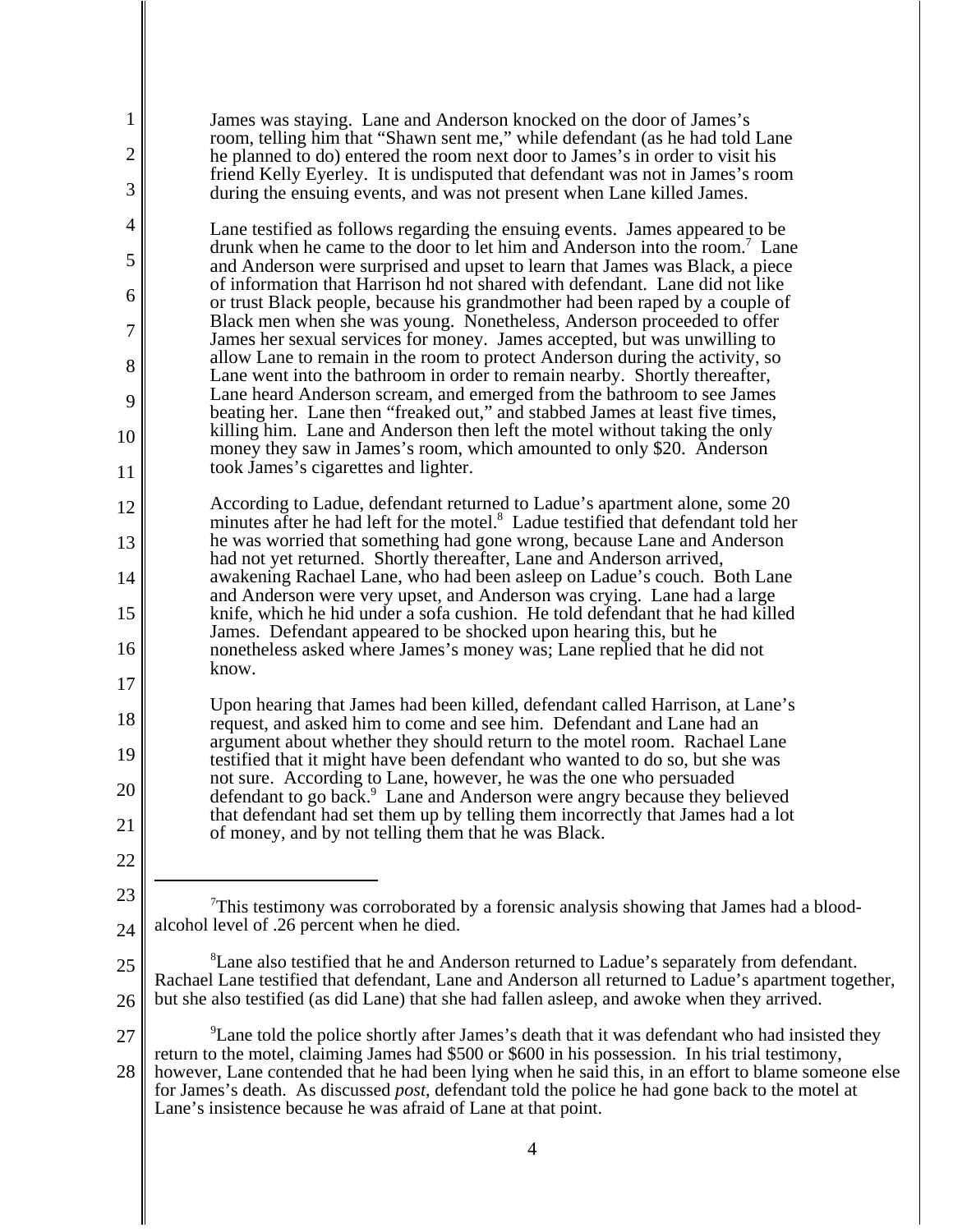| $\mathbf{1}$ | Ultimately, Lane, Anderson, and defendant returned to the motel,<br>accompanied by Harrison. Lane entered James's room by climbing in the                                    |
|--------------|------------------------------------------------------------------------------------------------------------------------------------------------------------------------------|
| 2            | bathroom window, and then opened the door to let in the others. Lane went<br>through James's pockets and belongings and took his necklace, shoes, wallet,                    |
| 3            | and a small sum in cash. Defendant did not take anything, but according to<br>Lane, he helped Lane flip over the mattress, and either took James's credit                    |
| 4            | card or accepted it from Lane. <sup>10</sup>                                                                                                                                 |
| 5            | Later, in the early hours of the morning on April 3, Lane and Anderson went                                                                                                  |
| 6            | to Comba's apartment. Lane testified that he told Comba a version of the<br>events that was consistent with his trial testimony, but he also admitted he                     |
| 7            | might have told Combs (untruthfully, according to Lane's trial testimony) that<br>they had gone to the motel to rob James. According to Combs, Lane not only                 |
| 8            | told him that he had just killed a man at the motel, but also averred that he and<br>Anderson had gone there to rob the man by having Anderson pose as a                     |
| 9            | prostitute. Lane also told Combs that he had remarked to Anderson on the<br>way to the motel that if things got out of hand, he might have to stab the                       |
| 10           | intended robbery victim.                                                                                                                                                     |
| 11           | Ladue testified that around noon on April 3, she awoke and found Lane<br>cleaning her knife, which he then wrapped in newspaper. Lane testified that                         |
| 12           | he told Ladue that he had killed a man at the motel with Ladue's knife. Ladue<br>testified that Lane also told her he had gone to the motel to rob the man.                  |
| 13           | Ladue drove Lane and Anderson to a jetty or pier, where Lane threw the knife                                                                                                 |
| 14           | into the ocean, and then to a remote area in the woods, where Lane and<br>Anderson burned their clothes.                                                                     |
| 15           | James's body was discovered in his room by the motel house keeper shortly                                                                                                    |
| 16           | after 10:00 a.m. on April 3. He had been stabbed four times in the back and<br>once in the elbow, and had bled to death. His room had been ransacked, and                    |
| 17           | there were signs of a forced entry through the bathroom window.                                                                                                              |
| 18           | A day or two later, Russell encountered defendant again. By then, word of the killing<br>at the motel had circulated in the area, and defendant appeared to Russell to be    |
| 19           | worried about what had happened. Russell testified that defendant told him he had<br>gone to the motel with Lane and Anderson, but had gone into the room next door to       |
| 20           | visit Eyerley. Russell said defendant told him that he had heard sounds of a "loud<br>ruckus" from the next room, and that Lane had ended up stabbing the victim during a    |
| 21           | struggle. Russell interpreted what defendant said as indicating that Lane and<br>Anderson had robbed the victim, but defendant did not actually use the word "rob."          |
| 22           | Defendant complained to Russell that Lane and Anderson had only given him (or him<br>and Harrison) a credit card and a small sum of money (about \$20), and that he          |
| 23           | believed they were "holding out on him." Russell also testified that defendant and<br>Harrison made racially derogatory remarks about the victim, referring to him as "just" |
| 24           |                                                                                                                                                                              |
| 25           |                                                                                                                                                                              |
| 26           | $^{10}$ Lane's testimony was inconsistent regarding how, or even whether, defendant obtained                                                                                 |
| 27           | James's credit card. Russell testified that defendant told him he had the card, but Russell never                                                                            |

28 actually saw defendant with it. Russell did see Harrison with the credit card, however; Harrison was holding it when he told Russell that he and defendant had bought gas for Russell's truck, which Harrison had borrowed to give defendant a ride. The prosecution introduced evidence that the credit card had been used to buy gas at a nearby gas station on the morning after James's death.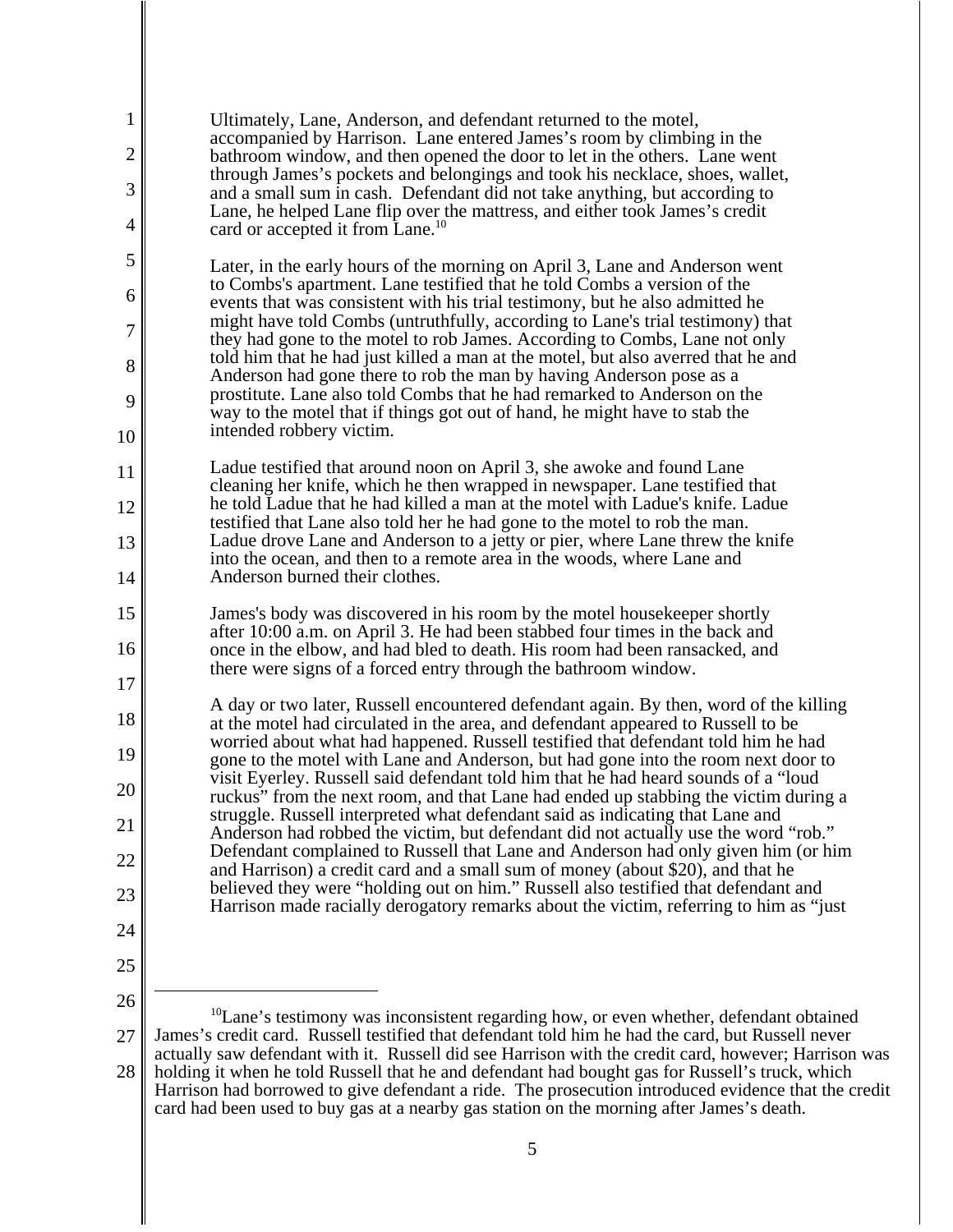| 1              | another dead nigger, porch monkey, dead cricket, something like that." <sup>11</sup>                                                                                                                                                                                                                               |
|----------------|--------------------------------------------------------------------------------------------------------------------------------------------------------------------------------------------------------------------------------------------------------------------------------------------------------------------|
| $\overline{c}$ | On April 10, about a week after James was killed, a police detective interviewed Lane                                                                                                                                                                                                                              |
| 3              | and Anderson, and learned from them that defendant had been involved in the events<br>leading up to the killing. The police spoke with defendant's family and asked them to                                                                                                                                        |
| 4              | have defendant call them. On April 11, defendant voluntarily went to the police<br>station to be interviewed. Defendant was not given any Miranda <sup>12</sup> warnings prior to                                                                                                                                  |
| 5              | the interview. A tape recording of the interview was played to the jury at defendant's<br>trial. Defendant's trial counsel did not object to the admission of the tape recording.                                                                                                                                  |
| 6              | In his interview with the police, defendant initially told a story about the events that                                                                                                                                                                                                                           |
| 7              | the police told him they knew was not true. The police then told defendant that Lane<br>and Anderson had been arrested, and had told them defendant was not in the room                                                                                                                                            |
| 8              | when James was killed. Defendant then acknowledged that he had told Lane and<br>Anderson about Harrison's report that James had a lot of money and wanted a                                                                                                                                                        |
| 9              | prostitute. He also admitted that he had proposed to Lane and Anderson that they<br>obtain James's money-either by promising to buy drugs with it and not returning, or                                                                                                                                            |
| 10             | by stealing it while Anderson distracted James with sex-and give defendant a share of<br>the proceeds. He acknowledged going to the motel with Lane and Anderson, and                                                                                                                                              |
| 11             | spending a short time in Eyerley's room before returning to Ladue's apartment. He<br>said he had not heard anything from James's room except a little bang on the wall,                                                                                                                                            |
| 12             | and that he had told Eyerley that Lane and Anderson were going to get James's<br>money by pretending they would use it to buy drugs for him.                                                                                                                                                                       |
| 13             | Defendant also acknowledged in the interview that after finding out that Lane had                                                                                                                                                                                                                                  |
| 14             | stabbed James, he went back to the motel with Lane at Lane's insistence; he averred                                                                                                                                                                                                                                |
| 15             | that he was afraid Lane would stab him if he refused. Defendant explained that he<br>called Harrison to accompany them to the motel, and that when they got there, he                                                                                                                                              |
| 16             | knocked on James's door but received no response. He said Lane and Anderson then<br>went in through the window and let him and Harrison in through the door. Defendant                                                                                                                                             |
| 17             | contended he had only watched while Lane, Anderson, and Harrison rummaged<br>through James's belongings and took his money, shoes, and jacket. Defendant                                                                                                                                                           |
| 18             | vehemently denied having had any intent that the group would obtain James's money<br>by any means other than pretending to use it to buy drugs for James.                                                                                                                                                          |
| 19             | Defendant, Lane, and Anderson were charged with murder and burglary. Defendant's                                                                                                                                                                                                                                   |
| 20             | trial was severed from that of Lane and Anderson, <sup>13</sup> and did not begin until October<br>22, 2002. In an amended information, defendant was charged with felony murder                                                                                                                                   |
| 21             | (Pen. Code, $\S$ 187, subd. (a)[]) and second degree burglary ( $\S$ $\S$ 459, 460, subd. (b)).<br>On December 9, 2002, the jury found defendant guilty on both counts.                                                                                                                                            |
| 22             | (Amend. Pet. Ex. C at 2-9 (footnotes in original).)                                                                                                                                                                                                                                                                |
| 23             |                                                                                                                                                                                                                                                                                                                    |
| 24             |                                                                                                                                                                                                                                                                                                                    |
| 25             | <sup>11</sup> Russell acknowledged at trial that he did not like defendant. Russell had an extensive criminal<br>record and had been granted immunity for as many as 30 uncharged robberies in exchange for his                                                                                                    |
| 26             | testimony. Lane testified he had never heard defendant use the word "nigger."                                                                                                                                                                                                                                      |
| 27             | <sup>12</sup> Miranda v. Arizona, 384 U.S. 436 (1966).                                                                                                                                                                                                                                                             |
| 28             | <sup>13</sup> Lane and Anderson were tried jointly, and both had been convicted by the time defendant's<br>trial began. Their convictions were affirmed by Division Five of this court in separate unpublished<br>opinions. (People v. Lane (Dec. 1, 2003, A099502); People v. Anderson (Dec. 19, 2003, A099476).) |
|                | 6                                                                                                                                                                                                                                                                                                                  |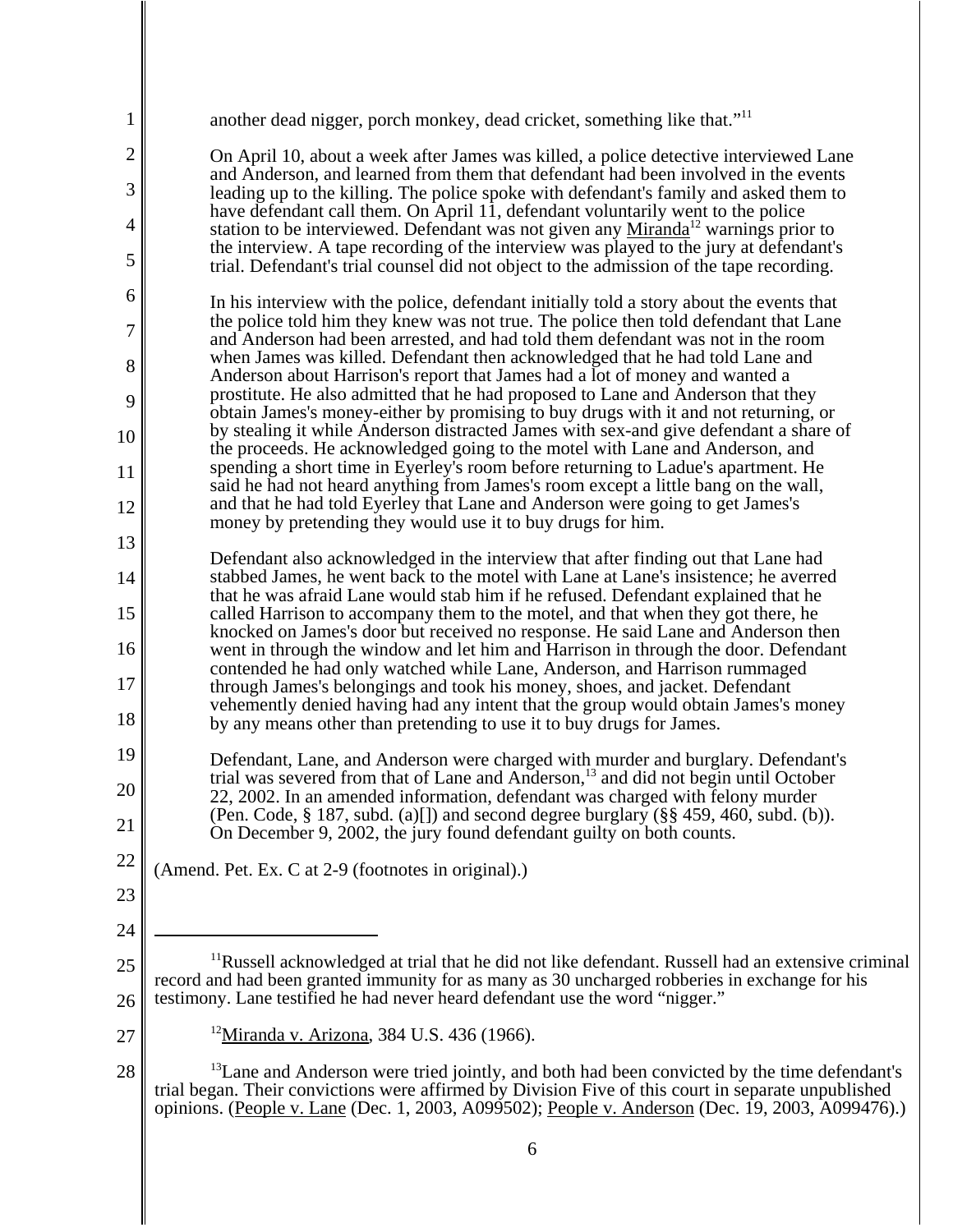| 1              | <b>DISCUSSION</b>                                                                                           |
|----------------|-------------------------------------------------------------------------------------------------------------|
| $\overline{2}$ | I.<br><b>Legal Standard</b>                                                                                 |
| 3              | <b>Standard of Review for State Court Decisions</b><br>A.                                                   |
| 4              | Under the Antiterrorism and Effective Death Penalty Act (AEDPA), a district court may                       |
| 5              | grant a petition challenging a state conviction or sentence on the basis of a claim that was                |
| 6              | "adjudicated on the merits" in state court only if the state court's adjudication of the claim:             |
| 7              | "(1) resulted in a decision that was contrary to, or involved an unreasonable application of, clearly       |
| 8              | established Federal law, as determined by the Supreme Court of the United States; or (2) resulted in        |
| 9              | a decision that was based on an unreasonable determination of the facts in light of the evidence            |
| 10             | presented in the State court proceeding." 28 U.S.C. § 2254(d). A state court has "adjudicated" a            |
| 11             | petitioner's constitutional claim "on the merits" for purposes of § 2254(d) when it has decided the         |
| 12             | petitioner's right to post-conviction relief on the basis of the substance of the constitutional claim      |
| 13             | advanced, rather than denying the claim on the basis of a procedural or other rule precluding state         |
| 14<br>15       | court review on the merits. Lambert v. Blodgett, 393 F.3d 943, 969 (9th Cir. 2004). It is error for a       |
| 16             | federal court to review <u>de novo</u> a claim that was adjudicated on the merits in state court. See Price |
| 17             | v. Vincent, 538 U.S. 634, 638-43 (2003).                                                                    |
| 18             | 1.<br>Section $2254(d)(1)$                                                                                  |
| 19             | Challenges to purely legal questions resolved by a state court are reviewed under                           |
| 20             | § 2254(d)(1), under which a state prisoner may obtain habeas relief with respect to a claim                 |
| 21             | adjudicated on the merits in state court only if the state court adjudication resulted in a decision that   |
| 22             | was "contrary to" or "involved an unreasonable application of clearly established Federal law, as           |
| 23             | determined by the Supreme Court of the United States." Williams (Terry) v. Taylor, 529 U.S. 362,            |
| 24             | 402-04, 409 (2000). While the "contrary to" and "unreasonable application" clauses have                     |
| 25             | independent meaning, see id. at 404-05, they often overlap, which may necessitate examining a               |
| 26             | petitioner's allegations against both standards, see Van Tran v. Lindsey, 212 F.3d 1143, 1149-50 (9th       |

- 27 Cir. 2000), overruled on other grounds, Lockyer v. Andrade, 538 U.S. 63, 70-73 (2003).
- 28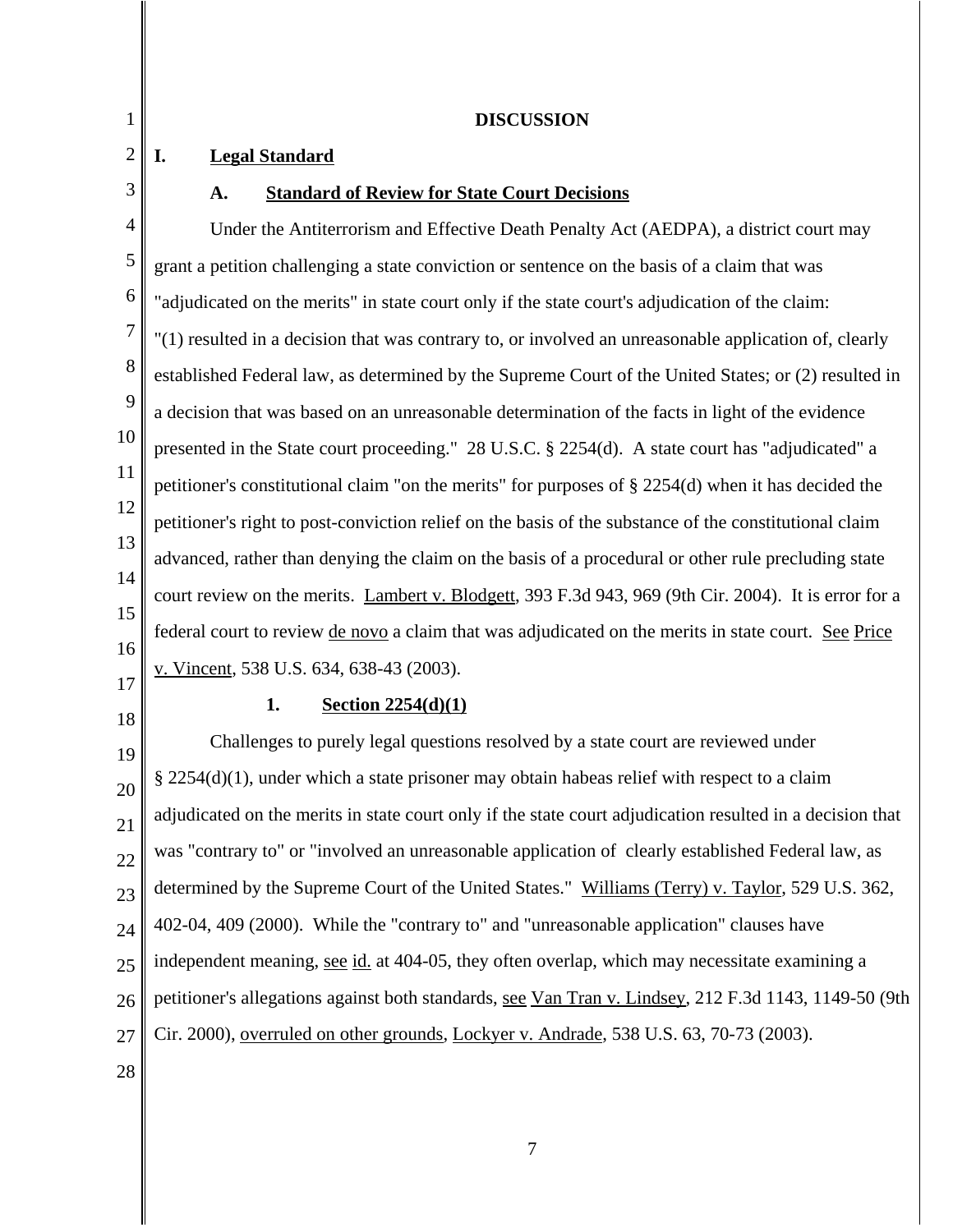#### **a. Clearly Established Federal Law**

"Clearly established federal law, as determined by the Supreme Court of the United States" refers to "the holdings, as opposed to the dicta, of [the Supreme] Court's decisions as of the time of the relevant state-court decision." Williams, 529 U.S. at 412. "Section 2254(d)(1) restricts the source of clearly established law to [the Supreme] Court's jurisprudence." Id. "A federal court may not overrule a state court for simply holding a view different from its own, when the precedent from [the Supreme] Court is, at best, ambiguous." Mitchell v. Esparza, 540 U.S. 12, 17 (2003). If there is no Supreme Court precedent that controls on the legal issue raised by a petitioner in state court, the state court's decision cannot be contrary to, or an unreasonable application of, clearly-established federal law. See, e.g., Stevenson v. Lewis, 384 F.3d 1069, 1071 (9th Cir. 2004).

11 12 13 14 15 16 17 18 19 The fact that Supreme Court law sets forth a fact-intensive inquiry to determine whether constitutional rights were violated "obviates neither the clarity of the rule nor the extent to which the rule must be seen as 'established'" by the Supreme Court. Williams, 529 U.S. at 391. There are, however, areas in which the Supreme Court has not established a clear or consistent path for courts to follow in determining whether a particular event violates a constitutional right; in such an area, it may be that only the general principle can be regarded as "clearly established." Andrade, 538 U.S. at 64-65. When only the general principle is clearly established, it is the only law amenable to the "contrary to" or "unreasonable application of" framework. See id. at 73.

20 21 22 23 Circuit decisions may still be relevant as persuasive authority to determine whether a particular state court holding is an "unreasonable application" of Supreme Court precedent or to assess what law is "clearly established." Clark v. Murphy, 331 F.3d 1062, 1070-71 (9th Cir.), cert. denied, 540 U.S. 968 (2003); Duhaime v. Ducharme, 200 F.3d 597, 600 (9th Cir. 1999).

24

1

2

3

4

5

6

7

8

9

10

#### **b. "Contrary to"**

25 26 27 28 "Under the 'contrary to' clause, a federal habeas court may grant the writ if the state court arrives at a conclusion opposite to that reached by [the Supreme] Court on a question of law or if the state court decides a case differently than [the Supreme] Court has on a set of materially indistinguishable facts." Williams, 529 U.S. at 413. A "run-of-the-mill state-court decision" that correctly identifies the controlling Supreme Court framework and applies it to the facts of a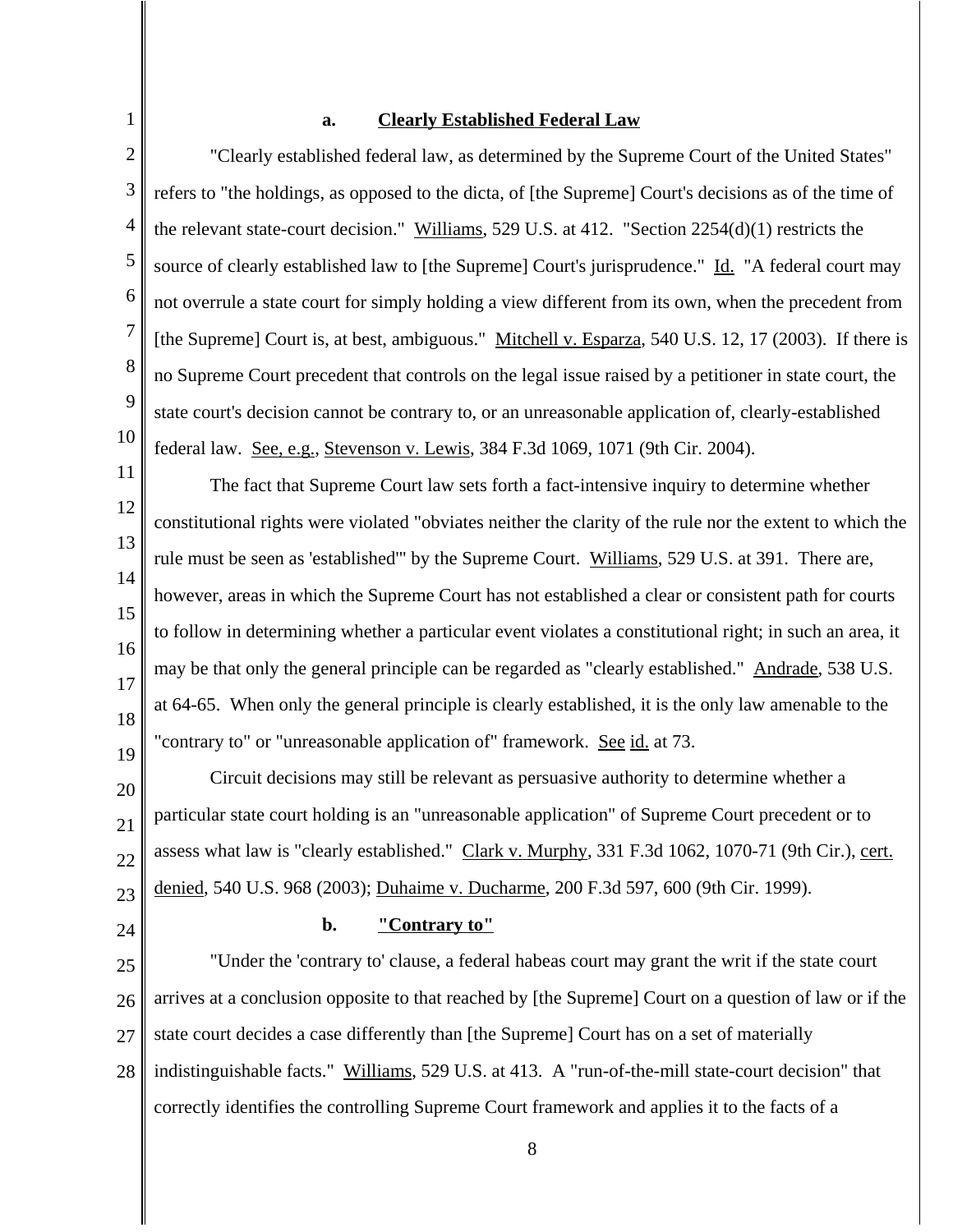1 2 3 prisoner's case "would not fit comfortably within § 2254(d)(1)'s 'contrary to' clause." Williams, 529 U.S. at 406. Such a case should be analyzed under the "unreasonable application" prong of § 2254(d). See Weighall v. Middle, 215 F.3d 1058, 1062 (9th Cir. 2000).

4

## **c. "Unreasonable Application"**

5 6 7 8 9 10 11 12 13 14 15 "Under the 'unreasonable application' clause, a federal habeas court may grant the writ if the state court identifies the correct governing legal principle from [the Supreme] Court's decisions but unreasonably applies that principle to the facts of the prisoner's case." Williams, 529 U.S. at 412-13. "[A] federal habeas court may not issue the writ simply because that court concludes in its independent judgment that the relevant state-court decision applied clearly established federal law erroneously or incorrectly. Rather, that application must also be unreasonable." Id. at 411; accord Middleton v. McNeil, 541 U.S. 433, 436 (2004) (per curiam) (challenge to state court's application of governing federal law must be not only erroneous, but objectively unreasonable); Woodford v. Visciotti, 537 U.S. 19, 25 (2002) (per curiam) ("unreasonable" application of law is not equivalent to "incorrect" application of law).

16 17 18 19 20 Evaluating whether a rule application was unreasonable requires considering the relevant rule's specificity; if a legal rule is specific, the range of reasonable judgment may be narrow; if it is more general, the state courts have more leeway. Yarborough v. Alvarado, 541 U.S. 652, 664 (2004). Whether the state court's decision was unreasonable must be assessed in light of the record that court had before it. Holland v. Jackson, 542 U.S. 649, 651 (2004) (per curiam). The objectively unreasonable standard is not a clear error standard. Andrade, 538 U.S. at 75-

21 22 23 76 (rejecting Van Tran's use of "clear error" standard); Clark, 331 F.3d at 1067-69 (acknowledging the overruling of <u>Van Tran</u> on this point). After Andrade,

- [t]he writ may not issue simply because, in our determination, a state court's application of federal law was erroneous, clearly or otherwise. While the "objectively unreasonable" standard is not self-explanatory, at a minimum it denotes a greater degree of deference to the state courts than [the Ninth Circuit] ha[s] previously afforded them.
- 25 26

27

24

Id. In examining whether the state court decision was unreasonable, the inquiry may require

- 28 analysis of the state court's method as well as its result. Nunes v. Mueller, 350 F.3d 1045, 1054 (9th
	- Cir. 2003).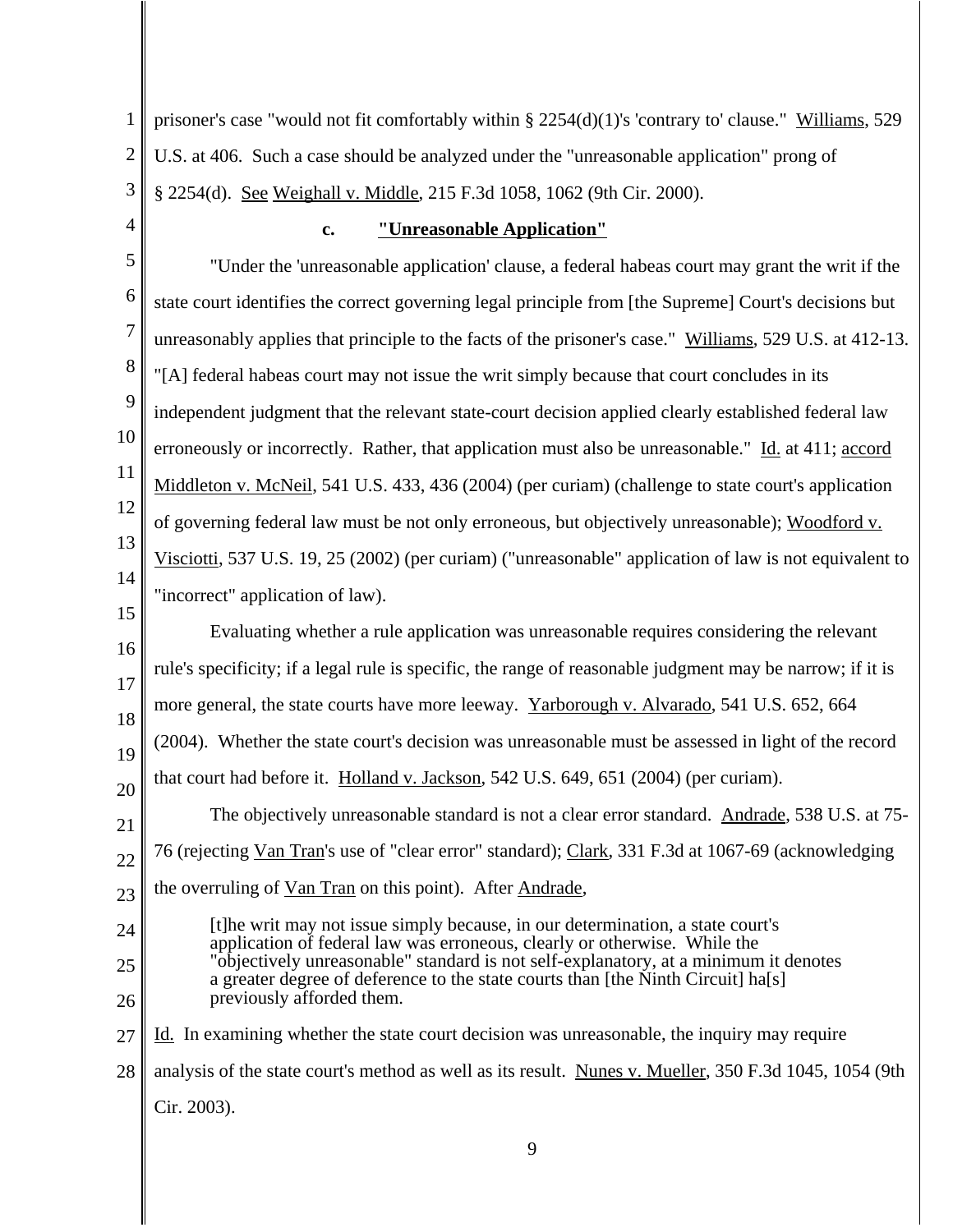### **2. Sections 2254(d)(2), 2254(e)(1)**

1

2 3 4 5 6 7 8 9 A federal habeas court may grant a writ if it concludes a state court's adjudication of a claim "resulted in a decision that was based on an unreasonable determination of the facts in light of the evidence presented in the State court proceeding." 28 U.S.C. § 2254(d)(2). An unreasonable determination of the facts occurs where a state court fails to consider and weigh highly probative, relevant evidence, central to a petitioner's claim, that was properly presented and made part of the state court record. Taylor v. Maddox, 366 F.3d 992, 1005 (9th Cir. 2004). A district court must presume correct any determination of a factual issue made by a state court unless a petitioner rebuts the presumption of correctness by clear and convincing evidence. 28 U.S.C.  $\S$  2254(e)(1).

10 11 12 13 14 15 16 17 18 19 20 21 22 23 24 25 26 27 28 Section 2254(d)(2) applies to an intrinsic review of a state court's fact-finding process, or situations in which the petitioner challenges a state court's fact-findings based entirely on the state court record, whereas § 2254 $(e)(1)$  applies to challenges based on extrinsic evidence, or evidence presented for the first time in federal court. See Taylor v. Maddox, 366 F.3d 992, 999-1000 (9th Cir. 2004). In Taylor, the Ninth Circuit established a two-part analysis under §§ 2254(d)(2) and  $2254(e)(1)$ . Id. First, federal courts must undertake an "intrinsic review" of a state court's factfinding process under the "unreasonable determination" clause of  $\S 2254(d)(2)$ . Id. at 1000. The intrinsic review requires federal courts to examine the state court's fact-finding process, not its findings. Id. Once a state court's fact-finding process survives this intrinsic review, the second part of the analysis begins by dressing the state court finding in a presumption of correctness under  $\S 2254(e)(1)$ . Id. According to the AEDPA, this presumption means that the state court's factfinding may be overturned based on new evidence presented by a petitioner for the first time in federal court only if such new evidence amounts to clear and convincing proof a state court finding is in error. See 28 U.S.C. § 2254 $(e)(1)$ . "Significantly, the presumption of correctness and the clear-and-convincing standard of proof only come into play once the state court's fact-findings survive any intrinsic challenge; they do not apply to a challenge that is governed by the deference implicit in the 'unreasonable determination' standard of section 2254(d)(2)." Taylor, 366 F.2d at 1000.

When there is no reasoned opinion from the highest state court to consider the Petitioner's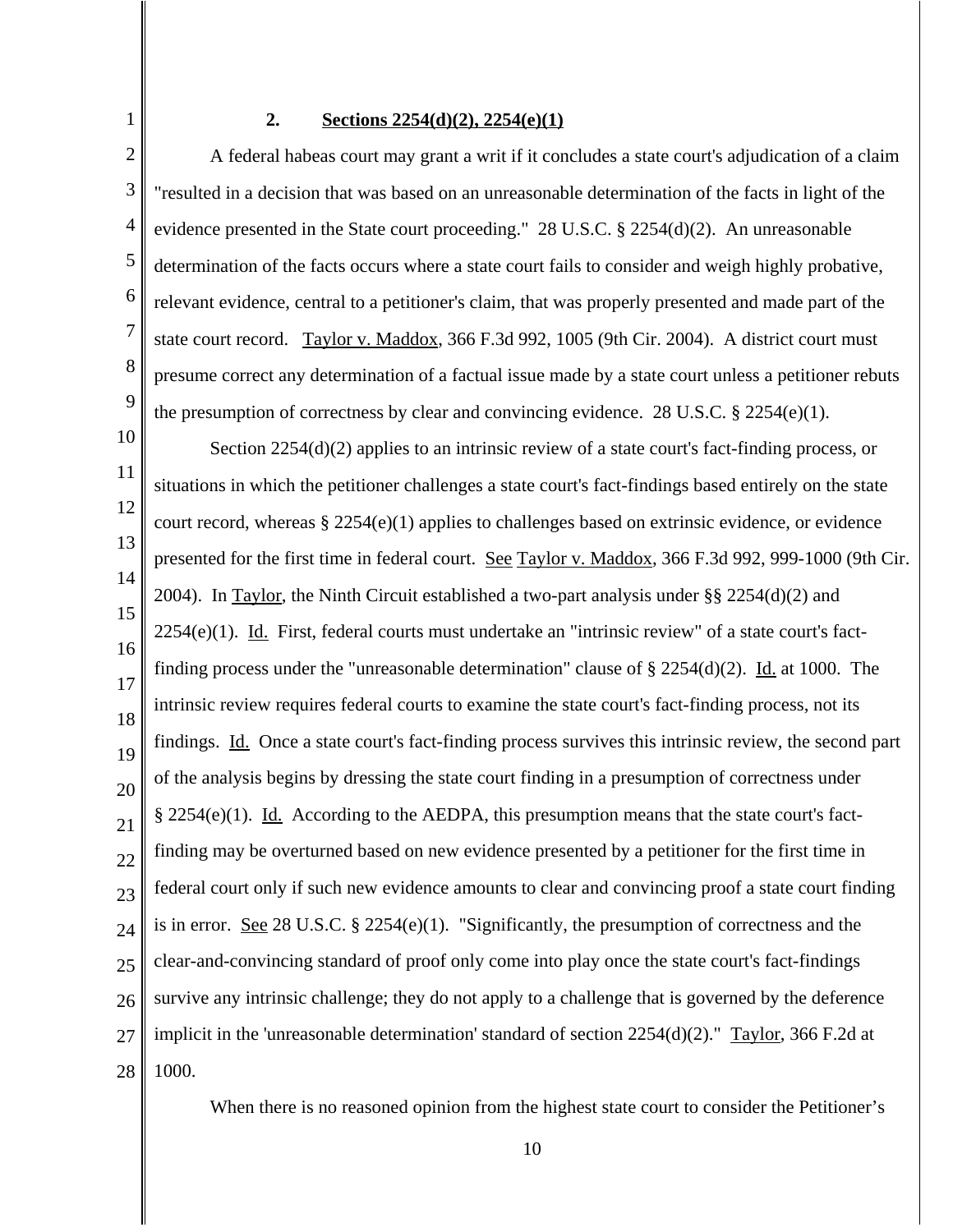1 2 3 claims, the Court looks to the last reasoned opinion. See Ylst v. Nunnemaker, 501 U.S. 797, 801-06 (1991). Here, the California Court of Appeal was the highest state court to issue an explained opinion on Petitioner's claims. (Pet. Exhs. B & C.)

**II. Exhaustion**

5 6 7 8 9 10 11 Prisoners in state custody who wish to challenge collaterally in federal habeas proceedings either the fact or length of their confinement are required first to exhaust state judicial remedies, either on direct appeal or through state collateral proceedings, by presenting the highest state court available with a fair opportunity to rule on the merits of each and every claim they seek to raise in federal court. See 28 U.S.C. § 2254(b), (c); Granberry v. Greer, 481 U.S. 129, 133-34 (1987). It is undisputed that Petitioner exhausted his state court remedies as to the claims raised in his petition. Specifically, Petitioner exhausted all four of his claims on direct appeal.

12

4

# **III. Legal Claims**

13 14 15 16 17 18 19 Petitioner raises four claims: (1) that the jury instruction on aiding and abetting liability for felony murder, pursuant to CALJIC No. 8.27, violated his right to due process; (2) that the admission of evidence of Petitioner's use of racial slurs violated his right to due process; (3) that he received ineffective assistance of counsel because counsel did not object to the admission of his interview with the police; and (4) that the trial court violated his Sixth Amendment rights by imposing the upper term of three years on the burglary charge.

20

28

## **1. Jury Instruction**

21 22 23 24 25 26 27 Petitioner claims that the jury instruction on aider and abettor liability for felony murder violated his right to due process because it did not adequately convey that the state law requirement that there be a logical nexus, beyond mere time and place, between the planned felony and the homicide. The instruction challenged was issued pursuant to CALJIC No. 8.27: If a human being is killed by any one of several persons engaged in the commission or attempted commission of the crime of robbery or burglary, all persons, who either directly and actively commit the act constituting that crime, or who with knowledge of the unlawful purpose of the perpetrator of the crime and with the intent or purpose of committing, encouraging, or facilitating the commission of the offense, aid, promote, encourage, or instigate by act or advice its commission, are guilty of murder

As noted by the California Supreme Court, while this case was pending on appeal, the

of the first degree, whether the killing is intentional, unintentional, or accidental.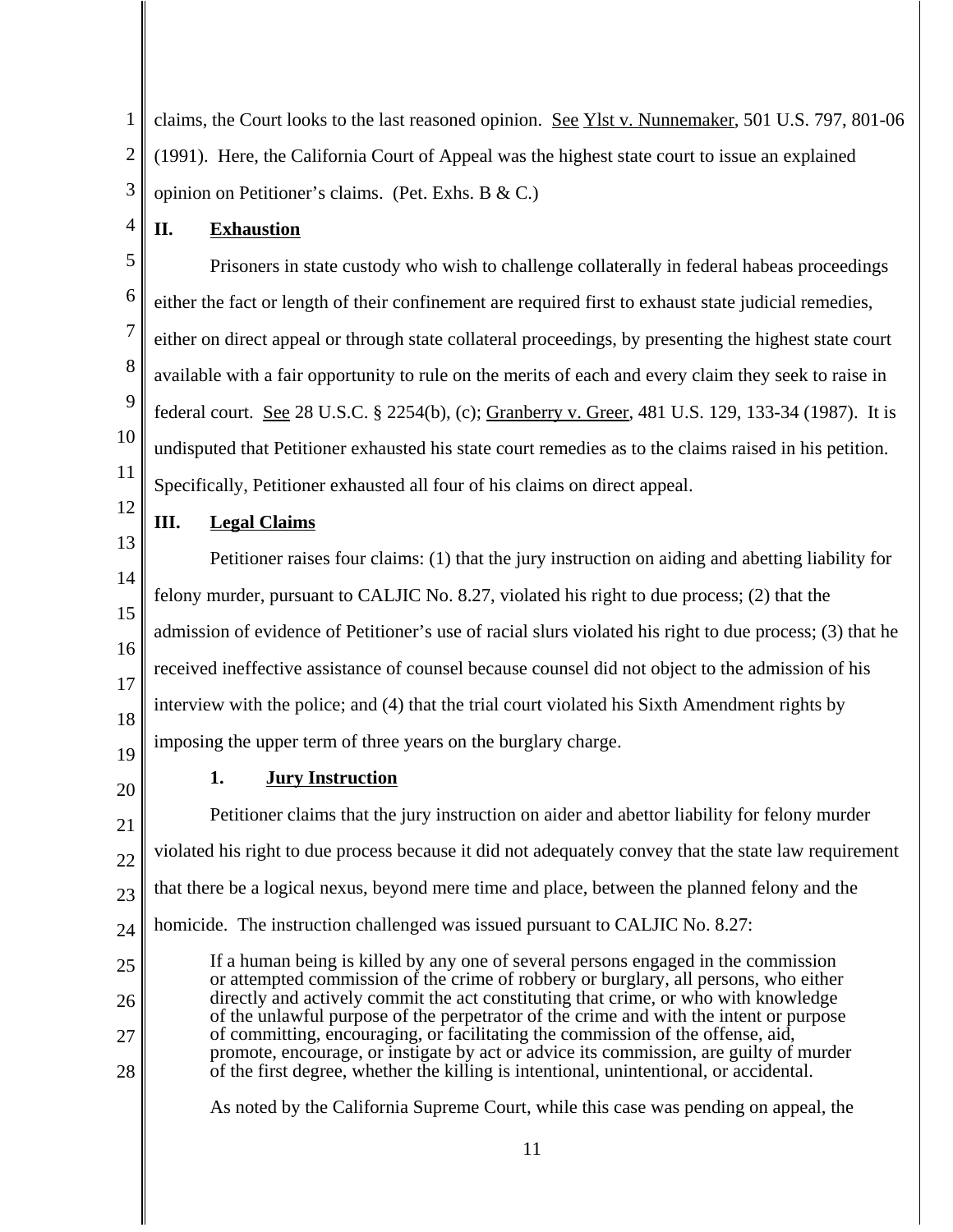1 2 3 4 5 6 7 California Supreme Court held that felony-murder under California Penal Code section 189 requires "proof of a logical nexus, beyond mere coincidence of time and place, between the homicidal act and the underlying felony the nonkiller committed or attempted to commit." People v. Cavitt, 33 Cal. 4th 187, 193 (2004). A nonkiller is not liable for "homicidal acts that are completely unrelated to the felony for which the parties have combined," but there need not be "proof that the homicidal act furthered or facilitated the felony, only that a logical nexus exist between the two." Id. at 201- 03.

8 9 10

11 12 13 14 15 Petitioner claims that CALJIC No. 8.27 violated his right to due process because it did not adequately convey that in order to find Petitioner guilty of felony murder as an aider an abettor, one of the elements the jury had to find was a logical connection between the underlying felony of burglary or robbery and the homicide. The Due Process Clause of the Fourteenth Amendment protects the accused against conviction except upon proof beyond a reasonable doubt of every fact necessary to constitute the crime with which he or she is charged. In re Winship, 397 U.S. 358, 364 (1970).

16 17 18 19 20 21 22 23 24 25 26 In Cavitt, the California Supreme Court held that CALJIC No. 8.27 "adequately apprise[s] the jury of the need for a logical nexus between the felonies and the homicide." Id. at 203. The court reasoned that "the jury necessarily found that the 'killing occurred during the commission or attempted commission of robbery or burglary' by 'one of several persons engaged in the commission' of these crimes. The first of these described a temporal connection between the crimes; the second described the logical nexus." Id. Pursuant to Cavitt, the California Court of Appeal also found that CALJIC No. 8.27 properly conveyed the state law requirement that in order to convict Petitioner of felony murder the jury would have to find a logical nexus between the homicide and the underlying felony. (Amend Pet. Ex. C at 10-11.) The reasoning set forth in Cavitt as to why the instruction adequately conveyed the logical nexus requirement constitutes a reasonable basis for the California Court of Appeal to find that the instruction did not violate due process.

27 28 The California Court of Appeal went on to conclude that even if the instruction were ambiguous, there was no "reasonable likelihood" that the jury applied the instruction in an unconstitutional manner. (Id. at 11-12 (citing Boyde v. California, 494 U.S. 370, 380 (1990).) If an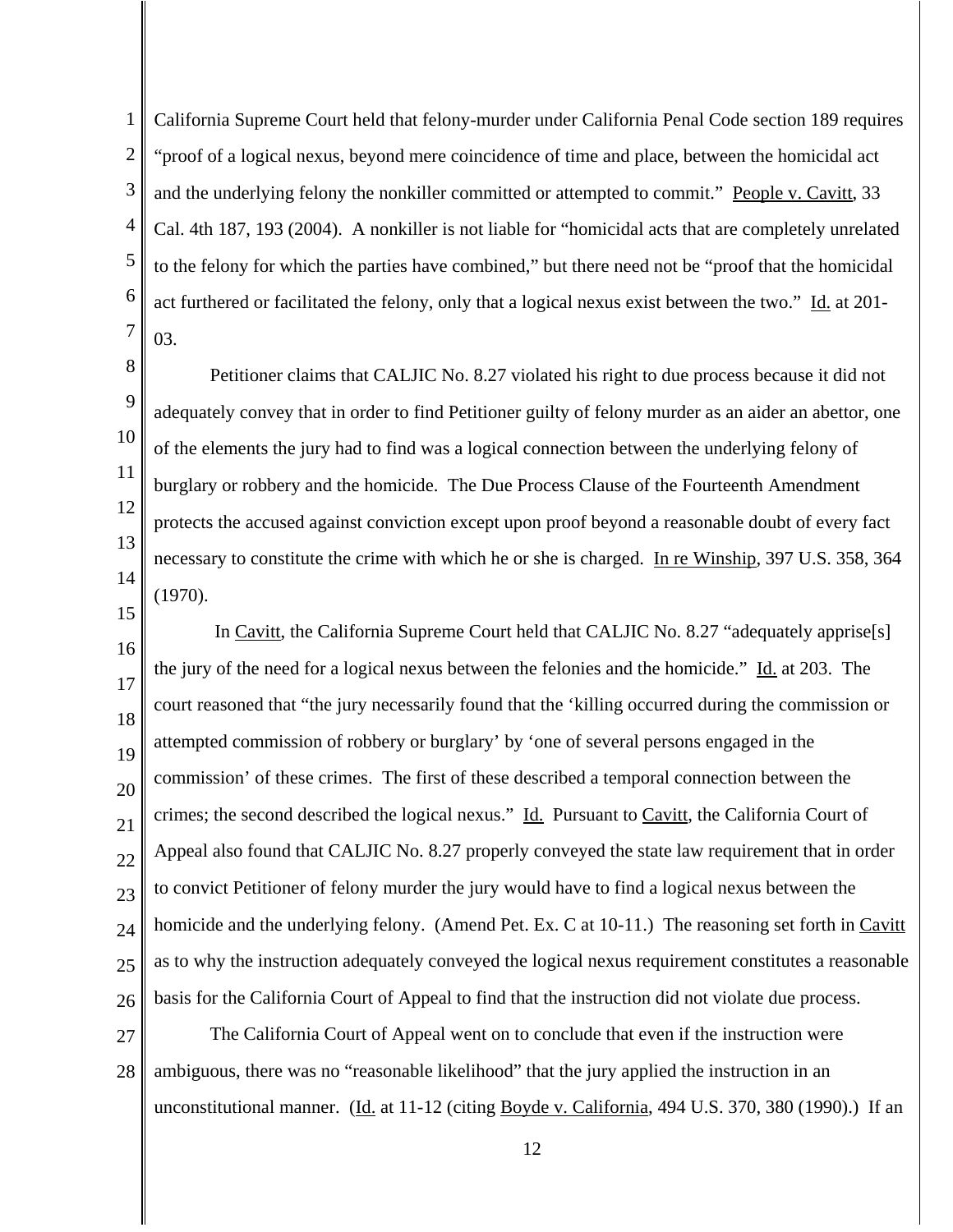| 1              | instruction is ambiguous, the due process inquiry is not how reasonable jurors could or would have                                                                           |  |  |  |  |  |
|----------------|------------------------------------------------------------------------------------------------------------------------------------------------------------------------------|--|--|--|--|--|
| $\overline{c}$ | understood the instruction as a whole; rather, the court must inquire whether there is a "reasonable"                                                                        |  |  |  |  |  |
| 3              | likelihood" that the jury has applied the challenged instruction in a way that violates the                                                                                  |  |  |  |  |  |
| 4              | Constitution. See Estelle, 502 U.S. at 72 & n.4; Boyde, 494 U.S. at 380. As correctly explained by                                                                           |  |  |  |  |  |
| 5              | the Court of Appeal:                                                                                                                                                         |  |  |  |  |  |
| 6              | There was strong evidence of a causal connection, "beyond mere coincidence of time<br>and place" (Cavitt, supra, 33 Cal.4th at p. 213 (conc. opn. of Chin, J.)), between the |  |  |  |  |  |
| 7              | robbery or burglary [] that defendant helped to plan, and the killing of James-who<br>was the target of that felony-during the course of that crime. Among other facts       |  |  |  |  |  |
| 8              | supporting this connection, perhaps the most telling is that defendant was present<br>when Lane borrowed Ladue's knife to take with him to the motel, and raised no          |  |  |  |  |  |
| 9<br>10        | objection to his doing so. The overall record simply does not permit us to discern a<br>reasonable likelihood that the jury found James was killed solely because of Lane's  |  |  |  |  |  |
| 11             | racial animus, rather than because of any causal connection with the robbery or<br>burglary, but nonetheless was misled by the instructions into finding defendant guilty    |  |  |  |  |  |
| 12             | of felony murder.                                                                                                                                                            |  |  |  |  |  |
| 13             | (Amend. Pet. Ex. C at 11-12 (footnote omitted).) In addition to citing the correct federal standard                                                                          |  |  |  |  |  |
| 14             | from Boyde, the California Court of Appeal reasonably applied that standard to the evidence in                                                                               |  |  |  |  |  |
| 15             | finding that there was a causal connection between the homicide and the underlying felony.                                                                                   |  |  |  |  |  |
| 16             | Consequently, there state court's rejection of Petitioner's claim was neither contrary to nor an                                                                             |  |  |  |  |  |
| 17             | unreasonable application of federal law, and Petitioner is not entitled to habeas relief on this claim.                                                                      |  |  |  |  |  |
| 18             | 2.<br><b>Admission of Evidence</b>                                                                                                                                           |  |  |  |  |  |
| 19             | Petitioner claims that the trial court violated his right to due process by admitting evidence of                                                                            |  |  |  |  |  |
| 20             | his use of racial slurs to refer to the victim. Petitioner refers to the testimony by Troy Russell that                                                                      |  |  |  |  |  |
| 21             | after James was murdered, Petitioner referred to James as "just another dead nigger, porch monkey,                                                                           |  |  |  |  |  |
| 22             | dead cricket, something like that." (Pet. Ex. C at 7.) At trial, the defense moved to exclude the                                                                            |  |  |  |  |  |
| 23             | evidence as more prejudicial than probative, but the trial court denied the motion because the                                                                               |  |  |  |  |  |
| 24             | statement was made during a conversation in which Petitioner admitted to Russell that he had helped                                                                          |  |  |  |  |  |
| 25             | set up the robbery and showed that Petitioner knew who the victim was. (Id. at 12.) The trial court                                                                          |  |  |  |  |  |
| 26             | also found that Petitioner's isolated statement of racial slurs was not so prejudicial as to prevent the                                                                     |  |  |  |  |  |
| 27             | jury from being able to decide the case fairly. (Id.) Petitioner argued on appeal, as he does here,                                                                          |  |  |  |  |  |
| 28             | that the evidence was irrelevant and highly prejudicial. The California Court of Appeal found the                                                                            |  |  |  |  |  |
|                | admission of the evidence proper and, in any event, harmless because it of the overall strength of the                                                                       |  |  |  |  |  |
|                |                                                                                                                                                                              |  |  |  |  |  |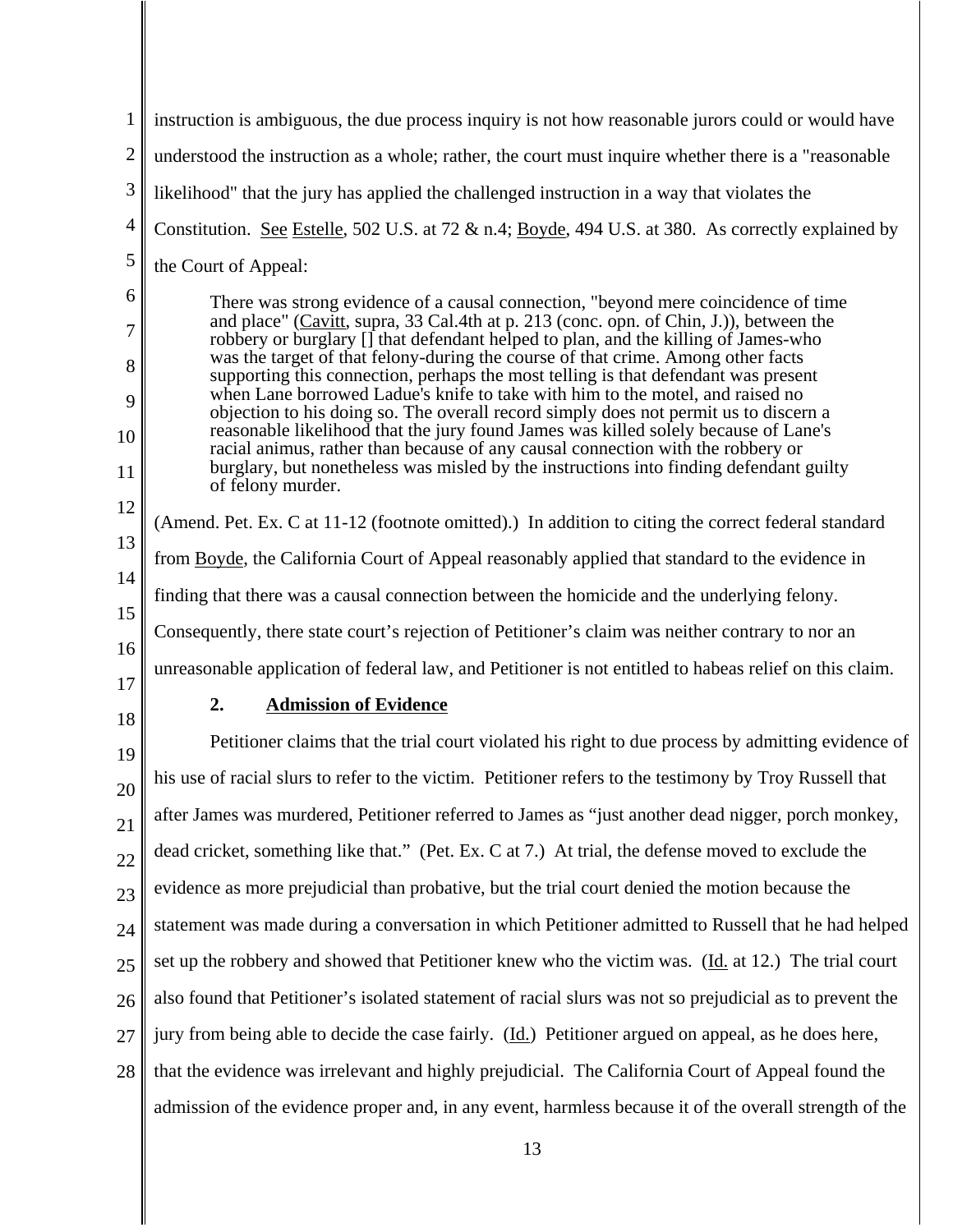1

case against Petitioner. (Id. at 14.)

2 3 4 5 6 7 8 9 10 11 12 13 The United States Supreme Court "has not yet made a clear ruling that admission of irrelevant or overtly prejudicial evidence constitutes a due process violation sufficient to warrant issuance of the writ." Holley v. Yarborough, 568 F.3d 1091, 1101 (9th Cir. 2009). Absent such a ruling from the United States Supreme Court, a federal habeas court cannot find the state court's ruling was an "unreasonable application" of "clearly established federal law" under 28 U.S.C. § 2254(d)(1). Id. (citing Carey v. Musladin, 549 U.S. 70, 77 (2006)). Under Holley, therefore, this Court cannot grant habeas relief under  $\S 2254(d)(1)$  on Petitioner's claim that the admission of irrelevant and overly prejudicial evidence violated his right to due process. See id. at 1101 n.2 (finding that although trial court's admission of irrelevant and prejudicial evidence violated due process under Ninth Circuit precedent, such admission was not contrary to, or an unreasonable application of, "clearly established Federal law" under § 2254(d)(1) and therefore not grounds for granting federal habeas relief).

15 16 17 18 19 20 21 22 23 24 25 26 Moreover, even if federal habeas relief were available on this grounds, the admission of the evidence in this case did not violate due process. The due process inquiry is whether the admission of evidence was arbitrary or so prejudicial that it rendered the trial fundamentally unfair. See Walters v. Maass, 45 F.3d 1355, 1357 (9th Cir. 1995). Only if there are no permissible inferences that the jury may draw from the evidence can its admission violate due process. Jammal v. Van de Kamp, 926 F.2d 918, 919-20 (9th Cir. 1991). Petitioner's statement about the victim was relevant because it showed that Petitioner knew the victim's race, and was present in the room, during the second burglary after the victim was dead. The prejudicial impact of the words Petitioner chose to impart this admission was reduced by the fact that it was a single isolated statement in the context of the overall evidence at trial. Thus, the jury could draw a permissible inference from the evidence, and the state court could reasonably conclude that its admission did not violate Petitioner's right to due process.

27

14

28

## **3 Ineffective Assistance of Counsel**

Consequently, Petitioner is not entitled to habeas relief on this claim.

Petitioner claims that counsel was ineffective because he failed to object to the admission of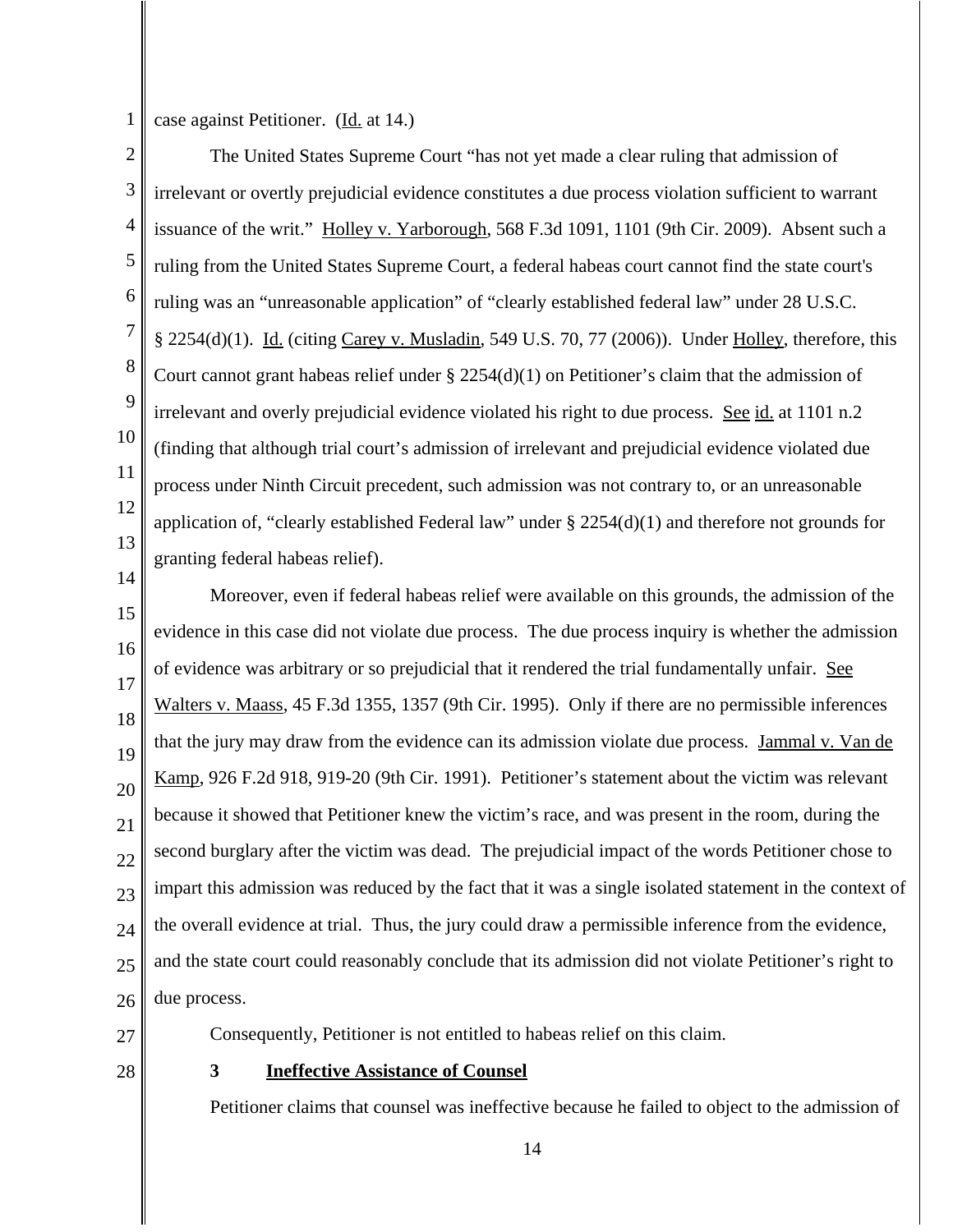his statement to the police on the grounds that he was deprived of his rights under Miranda v.

1

2 3 4 5 6 7 8 Arizona, 384 U.S. 436 (1966). Approximately one week after the murder, Petitioner voluntarily went to the police station to be interviewed, and was not given Miranda warnings. (Resp't. Ex.19 at 282- 86, 342-43.) A recording of the interview was played for the jury without objection from defense counsel. (Id. at 284-336.) During the interview, Petitioner initially lied by saying that the extent of his involvement ended when he informed Lane about the victim wanting to buy drugs. (Id. at 288- 91.) Later, petitioner admitted to suggesting to Lane that they steal the victim's money and possibly find him a prostitute.  $(\underline{Id}$  at 294-97.)

9 10 11 12 13 14 15 16 17 18 19 20 21 22 23 24 25 26 27 28 A claim of ineffective assistance of counsel is cognizable as a claim of denial of the Sixth Amendment right to counsel, which guarantees not only assistance, but effective assistance of counsel. Strickland v. Washington, 466 U.S. 668, 686 (1984). The benchmark for judging any claim of ineffectiveness must be whether counsel's conduct so undermined the proper functioning of the adversarial process that the trial cannot be relied upon as having produced a just result. Id. In order to prevail on a Sixth Amendment ineffectiveness of counsel claim, petitioner must establish two things. First, he must establish that counsel's performance was deficient, i.e., that it fell below an "objective standard of reasonableness" under professional norms. Id. at 687-88. Second, he must establish that he was prejudiced by counsel's deficient performance, i.e., that "there is a reasonable probability that, but for counsel's unprofessional errors, the result of the proceeding would have been different. Id. at 694. Where the defendant is challenging his conviction, the appropriate question in determining prejudice is "'whether there is a reasonable probability that, absent the errors, the fact-finder would have had a reasonable doubt respecting guilt.'" Luna v. Cambra, 306 F.3d 954, 961 (9th Cir. 2002) (quoting Strickland, 466 U.S. at 695). A court need not determine whether counsel's performance was deficient before examining the prejudice suffered by the defendant as the result of the alleged deficiencies. Strickland, 466 U.S. at 697; Williams v. Calderon, 52 F.3d 1465, 1470, n.3 (9th Cir. 1995) (applauding district court's refusal to consider whether counsel's conduct was deficient after determining that petitioner could not establish prejudice).

The California Court of Appeal found that it was reasonable for counsel not to object to the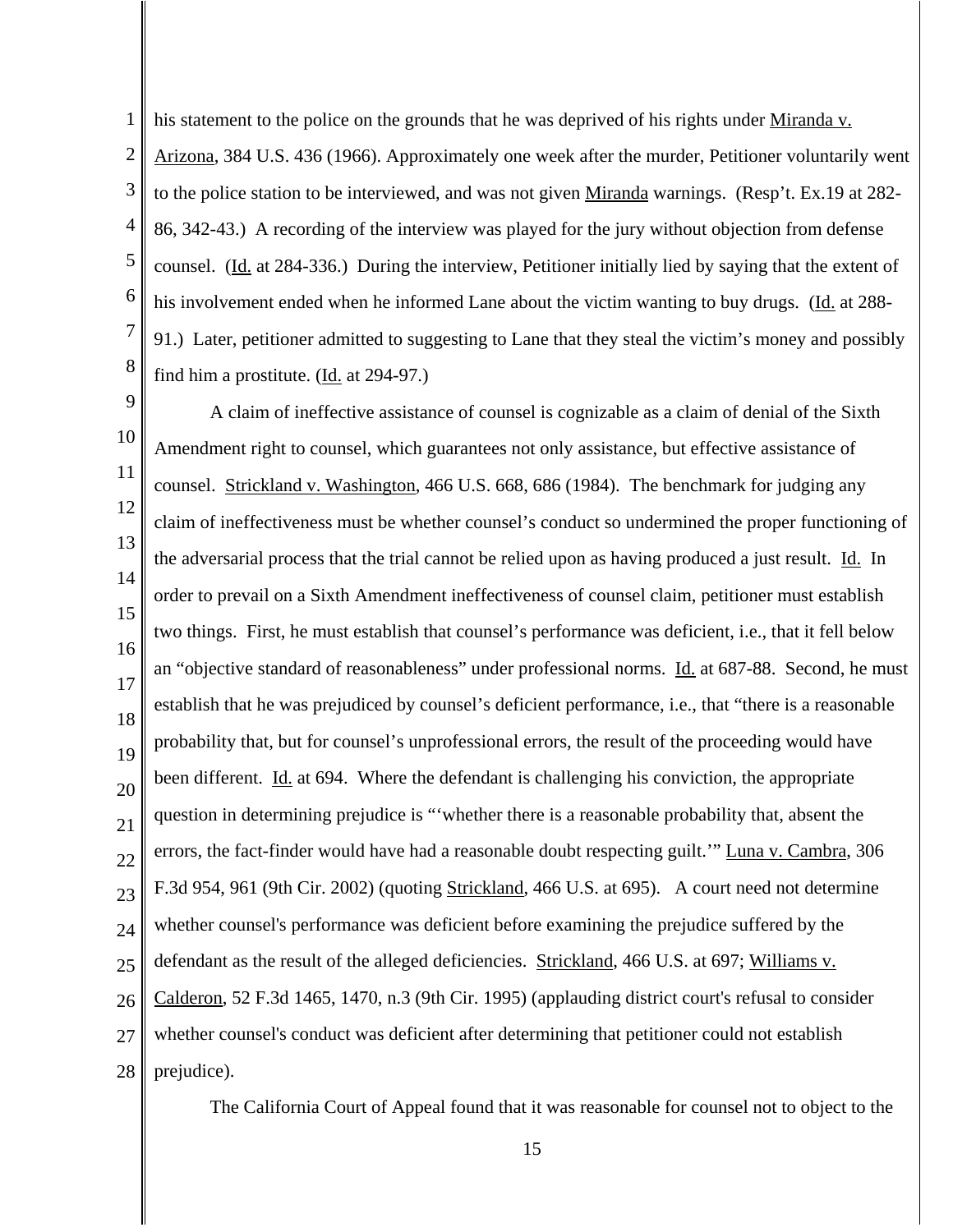1 2 3 4 admission of Petitioner's interview on because an objection on Miranda grounds would have been without merit. (Amend. Pet. Ex. B at  $15.$ )<sup>14</sup> Trial counsel cannot have been ineffective for failing to make a meritless objection. See Juan H. v. Allen, 408 F.3d 1262, 1273 (9th Cir. 2005); Rupe v. Wood, 93 F.3d 1434, 1445 (9th Cir. 1996).

5 6 7 8 9 10 11 12 13 14 15 16 17 18 19 20 The California Court of Appeal reasoned that a Miranda objection would be meritless because Petitioner was not in custody during the interview, and thus the Miranda warnings were not required. Miranda protections are triggered "'only where there has been such a restriction on a person's freedom as to render him 'in custody.''" Stansbury v. California, 511 U.S. 318, 322 (1994) (quoting Oregon v. Mathiason, 429 U.S. at 495); Maryland v. Shatzer, --- S.Ct. ---, 2010 WL 624042 at \*9 (Feb. 24, 2010). "[I]n custody" means "'formal arrest or restraint on freedom of movement' of the degree associated with a formal arrest." California v. Beheler, 463 U.S. 1121, 1125 (1983) (quoting Oregon v. Mathiason, 429 U.S. 492, 495 (1977)). It requires that "a reasonable person have felt he or she was not at liberty to terminate the interrogation and leave," as judged by the totality of the circumstances. Thompson v. Keohane, 516 U.S. 99, 112 (1995). Petitioner was not under arrest, handcuffed, restrained or threatened during the interview, and he went to the police station and spoke to the police voluntarily. (Amend. Pet. Ex. B at 15.) Under these circumstances, the state court reasonably concluded that the interrogation was not custodial and that the Miranda warnings were not required. Therefore, counsel acted reasonably in not making what would have been a meritless objection to admitting Petitioner's interview into evidence.

21 22 23 24 25 26 27 The California Court of Appeal also found that the record supported tactical reasons for not objecting to the admission of the interview. Specifically, trial counsel used Petitioner's statements in the interview to present his side of the story to the jury without having to call Petitioner to testify at trial. (Id.) By not testifying, Petitioner did not have to waive his right against self-incrimination and was not subject to cross examination about, among other things, his "numerous" and "serious" prior convictions. (Amend. Pet. Ex. C at 19.) Moreover, there was going to be other evidence coming in at trial anyway that Petitioner had participated in the crimes and admitted to doing so.

28

<sup>&</sup>lt;sup>14</sup>Petitioner's Exhibit B is the California Court of Appeal opinion on Petitioner's first appeal, dated January 27, 2005, which is the opinion that denies Petitioner's ineffective assistance of counsel.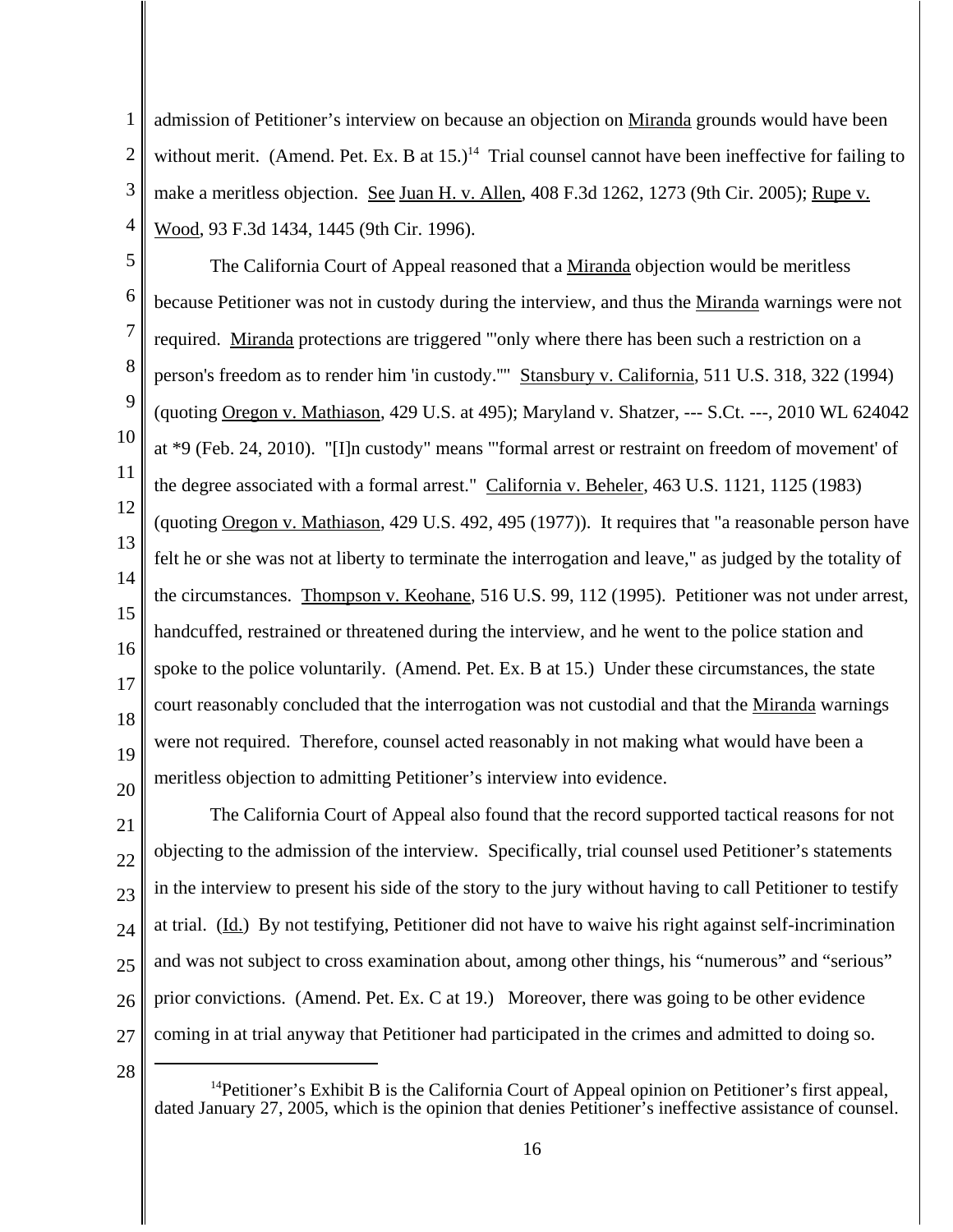1 2 3 Under such circumstances, even if a meritorious Miranda objection could be made, counsel could reasonably decide to opt for the tactical advantages of not objecting to admitting the interview into evidence.

For the foregoing reasons, trial counsel's failure to object to the admission of the interview with Petitioner did not violate Petitioner's constitutional right to the effective assistance of counsel. The state court's denial of this claim was neither contrary to nor an unreasonable application of federal law, and Petitioner is not entitled to habeas relief on this claim.

**4. Sentence**

4

5

6

7

8

9 10 11 12 13 14 15 16 17 18 19 Petitioner claims that by imposing the upper term of three years for the burglary conviction, the trial court violated his Sixth Amendment right to trial by jury as set out in Cunningham v. California, 549 U.S. 270 (2007). The trial court based its imposition of the upper term upon finding numerous aggravating factors and no mitigating factors under California Rule of Court, rule 4.42. The trial court relied on three factors "in particular:" that Petitioner had "numerous" and "quite serious" prior convictions as an adult; that Petitioner was on felony probation when he committed the crimes; and that his prior performance on probation was unsatisfactory. (Resp't. Ex. 12 at 1788- 89 (citing Cal. Rule of Court, rules 4.42(b)(2),(b)(4); 4.21.5(b).) Petitioner claims that this sentence violates his Sixth and Fourteenth Amendment rights to a jury because the aggravating circumstances were found by the trial judge and not the jury.

20 21 22 23 24 25 26 27 28 In Apprendi v.New Jersey, 530 U.S. 466 (2000), the Supreme Court held that any fact that increases the penalty for a crime beyond the prescribed statutory maximum must be submitted to a jury and proved beyond a reasonable doubt. Id. at 488-90. In Blakely v. Washington, 542 U.S. 296 (2004), the Supreme Court explained that "the statutory maximum for Apprendi purposes is the maximum sentence a judge may impose solely on the basis of the facts reflected in the jury verdict or admitted by the defendant." Id. at 303. This meant that the "the middle term prescribed in California's statutes, not the upper term, is the relevant statutory maximum." Cunningham, 549 U.S. at 273. In Cunningham, the Supreme Court, citing Apprendi and Blakely, held that California's Determinate Sentencing Law violates a defendant's right to a jury trial to the extent that it contravenes "Apprendi's bright-line rule: Except for a prior conviction, 'any fact that increases the

17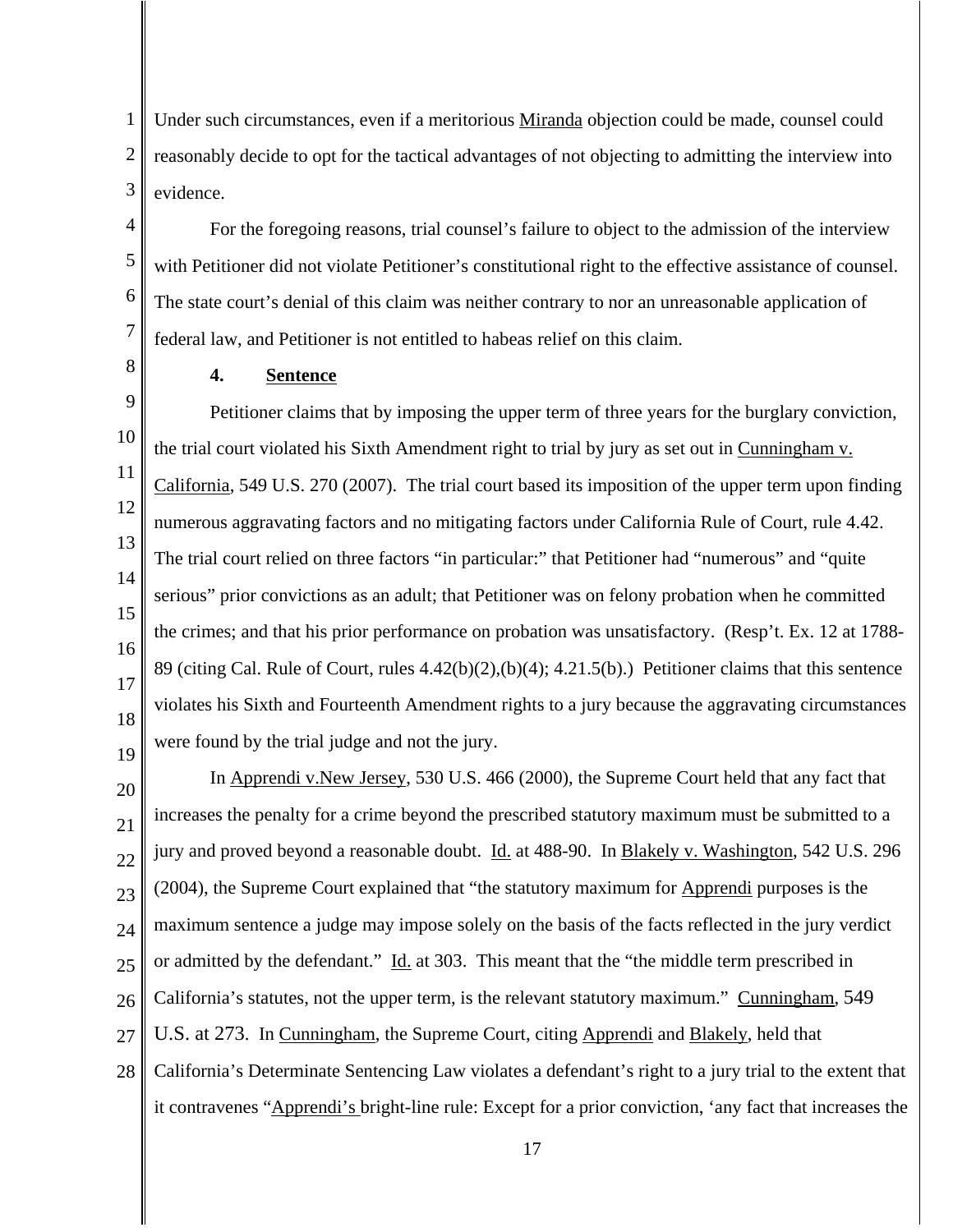1 2 penalty for a crime beyond the statutory maximum must be submitted to a jury, and proven beyond a reasonable doubt.'" Id. (quoting Apprendi, 530 U.S. at 490).

3

4 5 6 7 8 9 10 11 12 There is no constitutional error in this case because of the prior conviction exception to the general rule in Apprendi, which provides that the fact of a prior conviction need not be pleaded in an indictment or proved to a jury beyond a reasonable doubt. Butler, 538 F.3d at 643 (citing Apprendi, 530 U.S at 490, and Almendarez-Torres v. United States, 523 U.S. 224, 244 (1998)). "[O]ur reexamination of our cases in this area, and of the history upon which they rely confirms" that the right to a jury applies to all sentencing factors, "[o]ther than the fact of a prior conviction." Apprendi, 530 U.S. at 490. The Ninth Circuit has recognized that "the Supreme Court has not overruled the Almendarez-Torres exception for prior convictions" and therefore the "obligation to apply the Almendarez-Torres exception [remains] unless and until it is rejected by the Supreme Court." Butler, 528 F.3d at 643-44.

13 14 15 16 17 18 19 20 21 Here, Petitioner was sentenced to the upper term of three years based on several aggravating factors – one of which is that he had numerous serious prior convictions. Petitioner has "at least a dozen felony and misdemeanor convictions." (Amend. Pet. Ex. C at 19.) Petitioner's prior convictions clearly fall into the "prior conviction" exception from Almendarez-Torres and Apprendi. As such, Petitioner was not entitled to a jury determination of that aggravating circumstance. Therefore, consistent with the Sixth Amendment, Petitioner's prior convictions could be considered by the trial court in imposing the upper term sentence on his burglary conviction without a jury determination beyond a reasonable doubt.

22 23 24 25 26 27 28 The fact that the trial court also found additional aggravating circumstances – such as Petitioner's being on parole at the time of the offense and his poor performance on parole in the past – does not alter this conclusion. "[U]nder California law, only one aggravating factor is necessary to set the upper term as the maximum sentence." Butler, 528 F.3d at 641. "[I]f at least one of the aggravating factors on which the judge relied in sentencing [petitioner] was established in a manner consistent with the Sixth Amendment, [petitioner's] sentence does not violate the Constitution." Id. at 643. The trial court could, consistent with the Sixth Amendment, rely on Petitioner's prior convictions to increase the sentence without a jury determination beyond a reasonable doubt.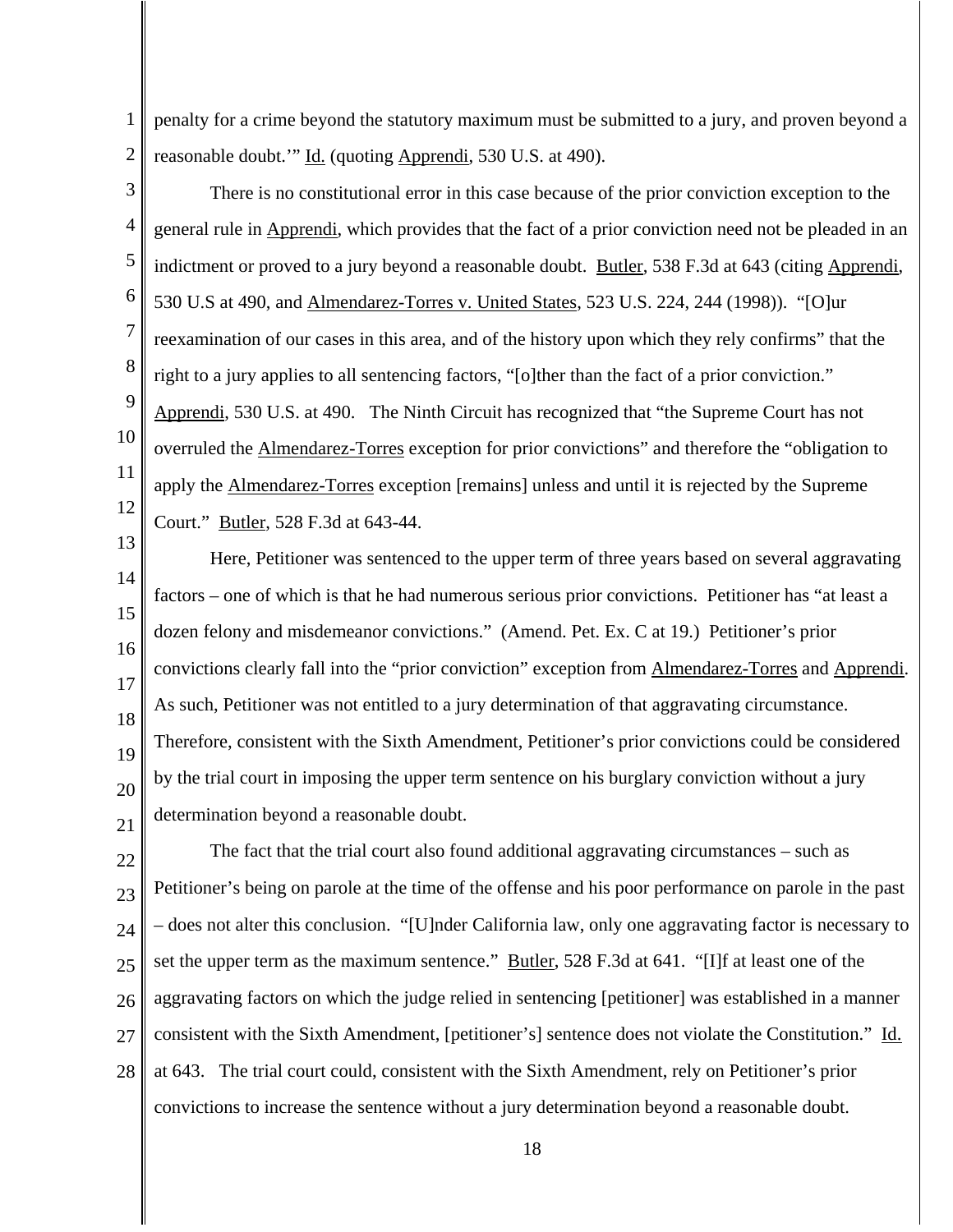| $\mathbf{1}$   | Consequently, Petitioner's sentence is constitutional irrespective of "[a]ny additional factfinding"                           |
|----------------|--------------------------------------------------------------------------------------------------------------------------------|
| $\overline{2}$ | with respect to additional aggravating circumstances. Id. <sup>15</sup>                                                        |
| 3              | Petitioner is not entitled to habeas relief on this claim.                                                                     |
| 4              | <b>CONCLUSION</b>                                                                                                              |
| 5              | For the foregoing reasons, the petition for a writ of habeas corpus is DENIED. The Clerk of                                    |
| 6              | the Court shall enter judgment and close the file.                                                                             |
| $\overline{7}$ | IT IS SO ORDERED.                                                                                                              |
| 8<br>9         | DATED: 2/8/10                                                                                                                  |
| 10             | <b>United States District Judge</b>                                                                                            |
| 11             |                                                                                                                                |
| 12             |                                                                                                                                |
| 13             |                                                                                                                                |
| 14             |                                                                                                                                |
| 15             |                                                                                                                                |
| 16             |                                                                                                                                |
| 17             |                                                                                                                                |
| 18             |                                                                                                                                |
| 19             |                                                                                                                                |
| 20             |                                                                                                                                |
| 21             |                                                                                                                                |
| 22             |                                                                                                                                |
| 23             |                                                                                                                                |
| 24             |                                                                                                                                |
| 25             |                                                                                                                                |
| 26             |                                                                                                                                |
| 27             |                                                                                                                                |
| 28             | <sup>15</sup> As there was no error, the court need not reach respondent's additional argument that any<br>error was harmless. |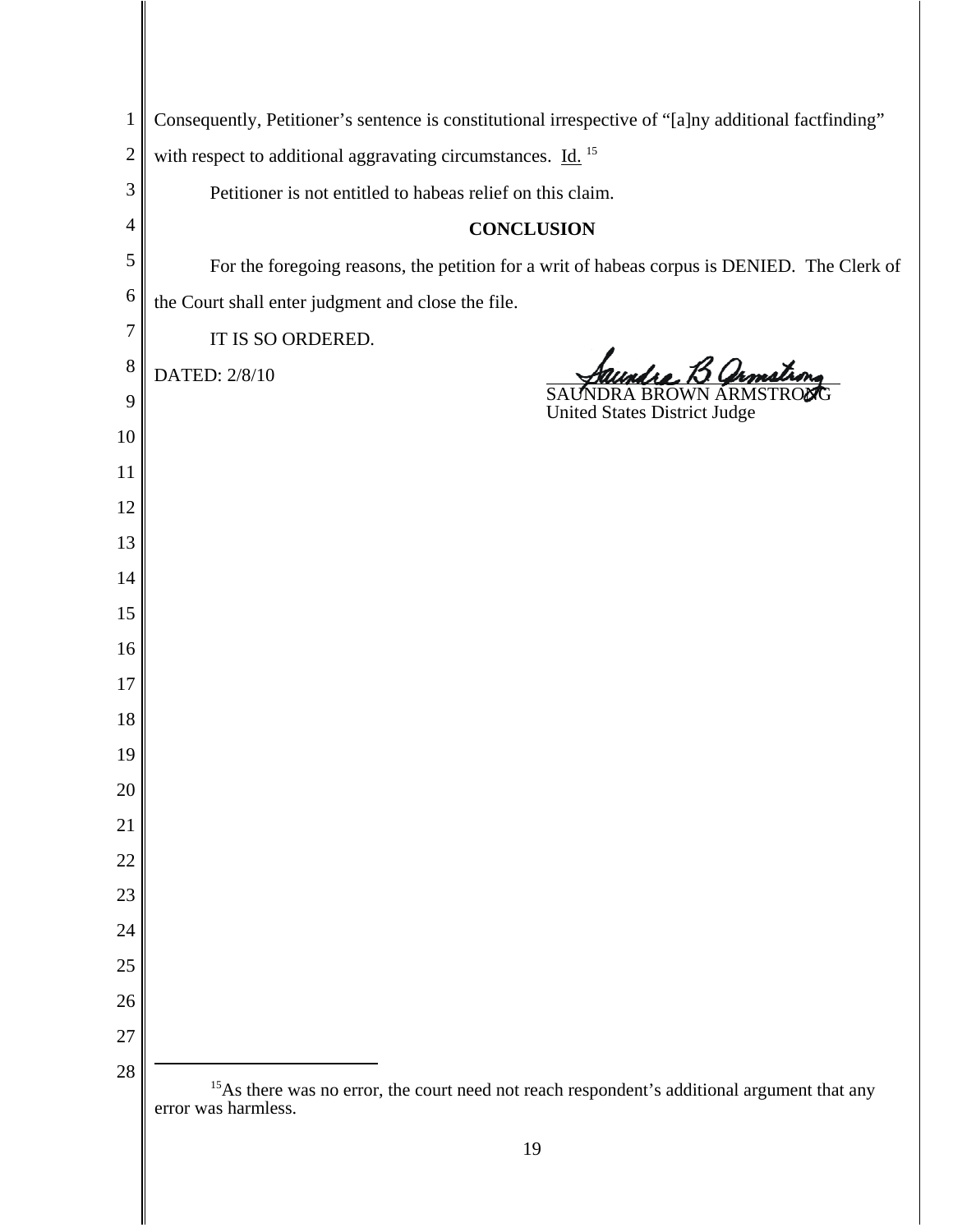| 1              |                                                                                                                                                                                                            |
|----------------|------------------------------------------------------------------------------------------------------------------------------------------------------------------------------------------------------------|
| $\overline{2}$ | UNITED STATES DISTRICT COURT                                                                                                                                                                               |
| 3              | <b>FOR THE</b><br>NORTHERN DISTRICT OF CALIFORNIA                                                                                                                                                          |
| $\overline{4}$ |                                                                                                                                                                                                            |
| 5              | GORMAN et al,<br>Case Number: CV07-02883 SBA                                                                                                                                                               |
| 6              | Plaintiff,<br><b>CERTIFICATE OF SERVICE</b>                                                                                                                                                                |
| 7              | V.                                                                                                                                                                                                         |
| 8              | KRAMER et al,                                                                                                                                                                                              |
| 9              | Defendant.                                                                                                                                                                                                 |
| 10             |                                                                                                                                                                                                            |
| 11             | I, the undersigned, hereby certify that I am an employee in the Office of the Clerk, U.S. District<br>Court, Northern District of California.                                                              |
| 12             | That on March 8, 2010, I SERVED a true and correct copy(ies) of the attached, by placing said                                                                                                              |
| 13             | copy(ies) in a postage paid envelope addressed to the person(s) hereinafter listed, by depositing said<br>envelope in the U.S. Mail, or by placing said copy(ies) into an inter-office delivery receptacle |
| 14             | located in the Clerk's office.                                                                                                                                                                             |
| 15             |                                                                                                                                                                                                            |
| 16             |                                                                                                                                                                                                            |
| 17             | Michael Thomas Gorman Prisoner Id T80924                                                                                                                                                                   |
| 18             | <b>Sierra Conservation Center</b><br>5150 O'Byrnes Ferry Road                                                                                                                                              |
| 19             | Jamestown, CA 95327                                                                                                                                                                                        |
| 20             | Dated: March 8, 2010<br>Richard W. Wieking, Clerk                                                                                                                                                          |
| 21             | By: LISA R CLARK, Deputy Clerk                                                                                                                                                                             |
| 22             |                                                                                                                                                                                                            |
| 23             |                                                                                                                                                                                                            |
| 24             |                                                                                                                                                                                                            |
| 25             |                                                                                                                                                                                                            |
| 26             |                                                                                                                                                                                                            |
| 27             |                                                                                                                                                                                                            |
| 28             |                                                                                                                                                                                                            |
|                |                                                                                                                                                                                                            |

║